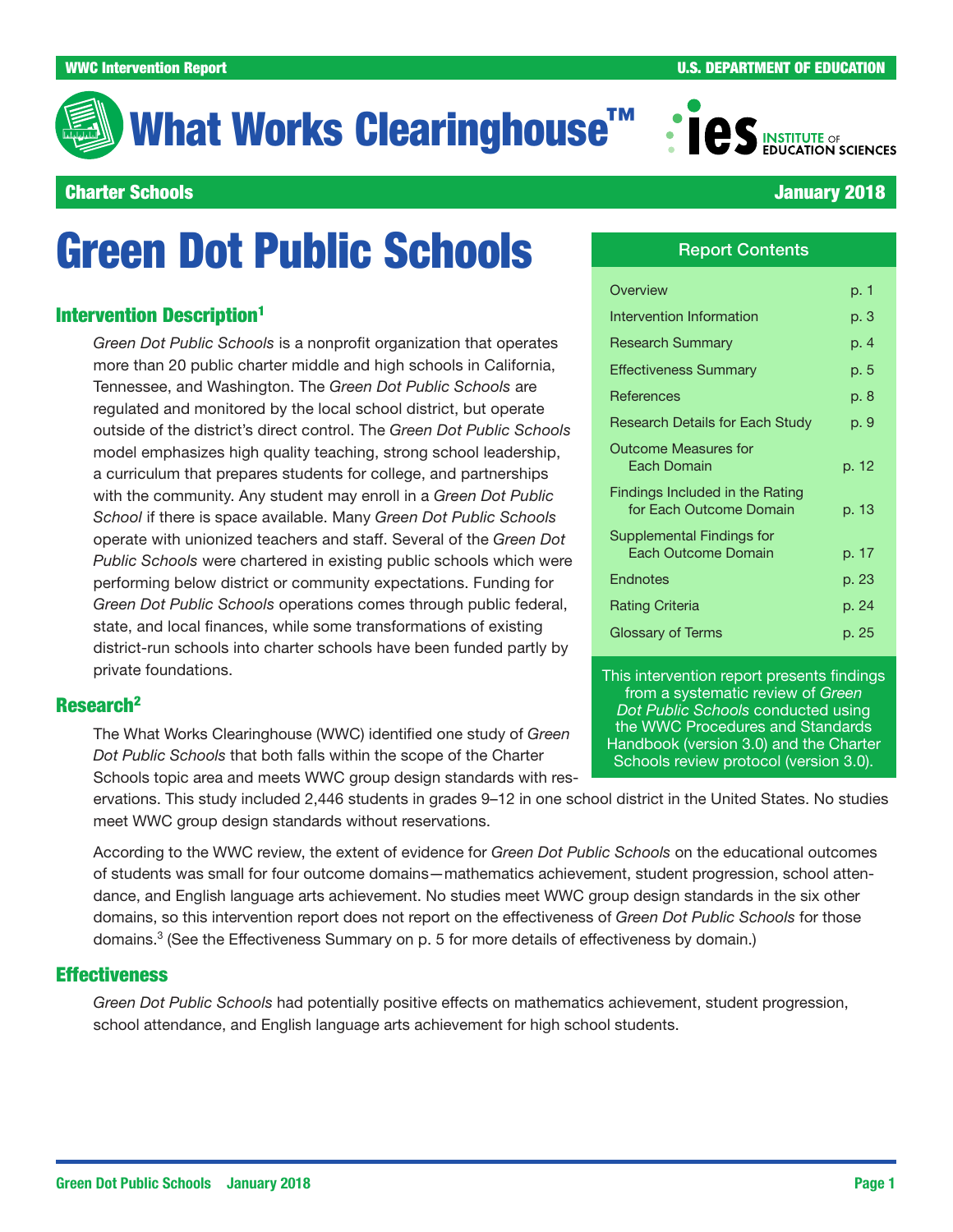## Table 1. Summary of findings4

|                                             |                                |                | <b>Improvement index</b> (percentile points) |                             |                                           |                              |
|---------------------------------------------|--------------------------------|----------------|----------------------------------------------|-----------------------------|-------------------------------------------|------------------------------|
| Outcome domain                              | <b>Rating of effectiveness</b> | <b>Average</b> | Range                                        | <b>Number of</b><br>studies | <b>Number of</b><br>students <sup>5</sup> | <b>Extent of</b><br>evidence |
| <b>Mathematics</b><br>achievement           | Potentially positive effects   | $+13$          | na                                           |                             | 2.103                                     | Small                        |
| <b>Student progression</b>                  | Potentially positive effects   | $+10$          | na                                           |                             | 1.024                                     | Small                        |
| <b>School attendance</b>                    | Potentially positive effects   | $+5$           | na                                           |                             | 1.578                                     | Small                        |
| <b>English language</b><br>arts achievement | Potentially positive effects   | $+4$           | na                                           |                             | 1.865                                     | Small                        |

na = not applicable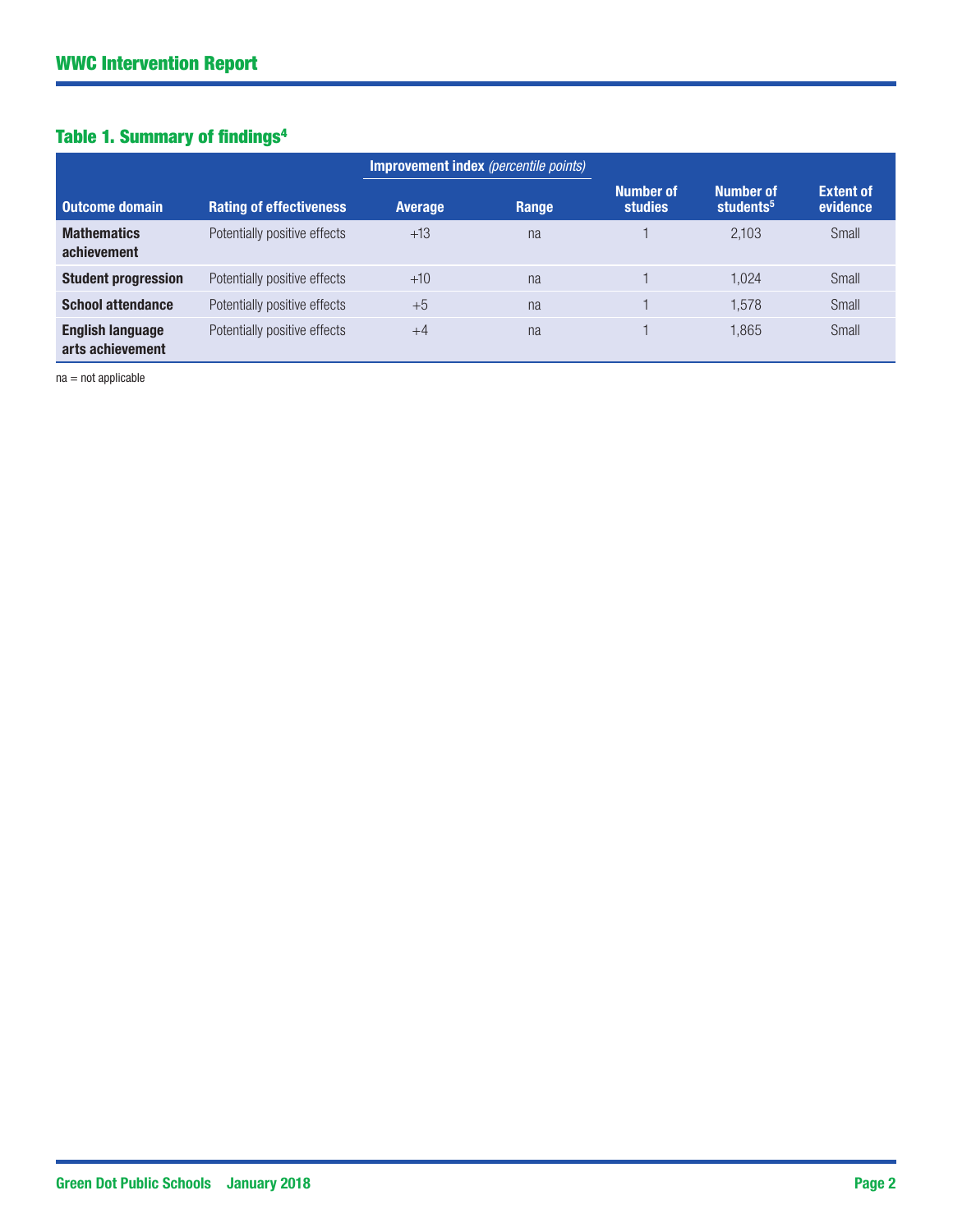#### Intervention Information

#### **Background**

*Green Dot Public Schools* was founded in 1999 and continues to operate both start-up charter schools and turnaround charter schools. Address: 1149 S. Hill Street, Suite 600, Los Angeles, CA 90015. Web: [greendot.org.](greendot.org) Telephone: (323) 565-1600.

#### Intervention details

The *Green Dot Public Schools* model creates small community high schools and emphasizes a set of six principles. The first is to recruit, train, and support teachers who can accelerate student learning and close the achievement gap. The second is to offer autonomous school leadership to principals and assistant principals who are responsible for identifying high-quality teachers and providing them with personalized coaching and professional support. The third is to promote a college-going culture and offer a college preparatory curriculum. The fourth is to provide a range of comprehensive supports, including health and wellness services, gang intervention and mentorship programs, and college and career services. The fifth is to engage parents through adult education programming and self-advocacy training. Lastly, the *Green Dot Public Schools* model aims to be replicable in similar schools serving low-income students with unionized teacher workforces and similar funding sources.

Some schools in the *Green Dot Public Schools* network were chartered in existing public schools which were performing below district or community expectations. The study summarized in this report examined a group of *Green Dot Public Schools* formed by dividing an existing public high school into a set of smaller schools.

#### **Cost**

*Green Dot Public Schools* receive public funding to cover day-to-day operations. Transformation operations that transition traditional schools into the control of *Green Dot Public Schools* might have additional costs covered largely by private foundations. For example, *Green Dot Public Schools* spent approximately \$15 million over the course of a 4-year turnaround of a single high school campus in Los Angeles (Dillon, 2010), mainly from private sources.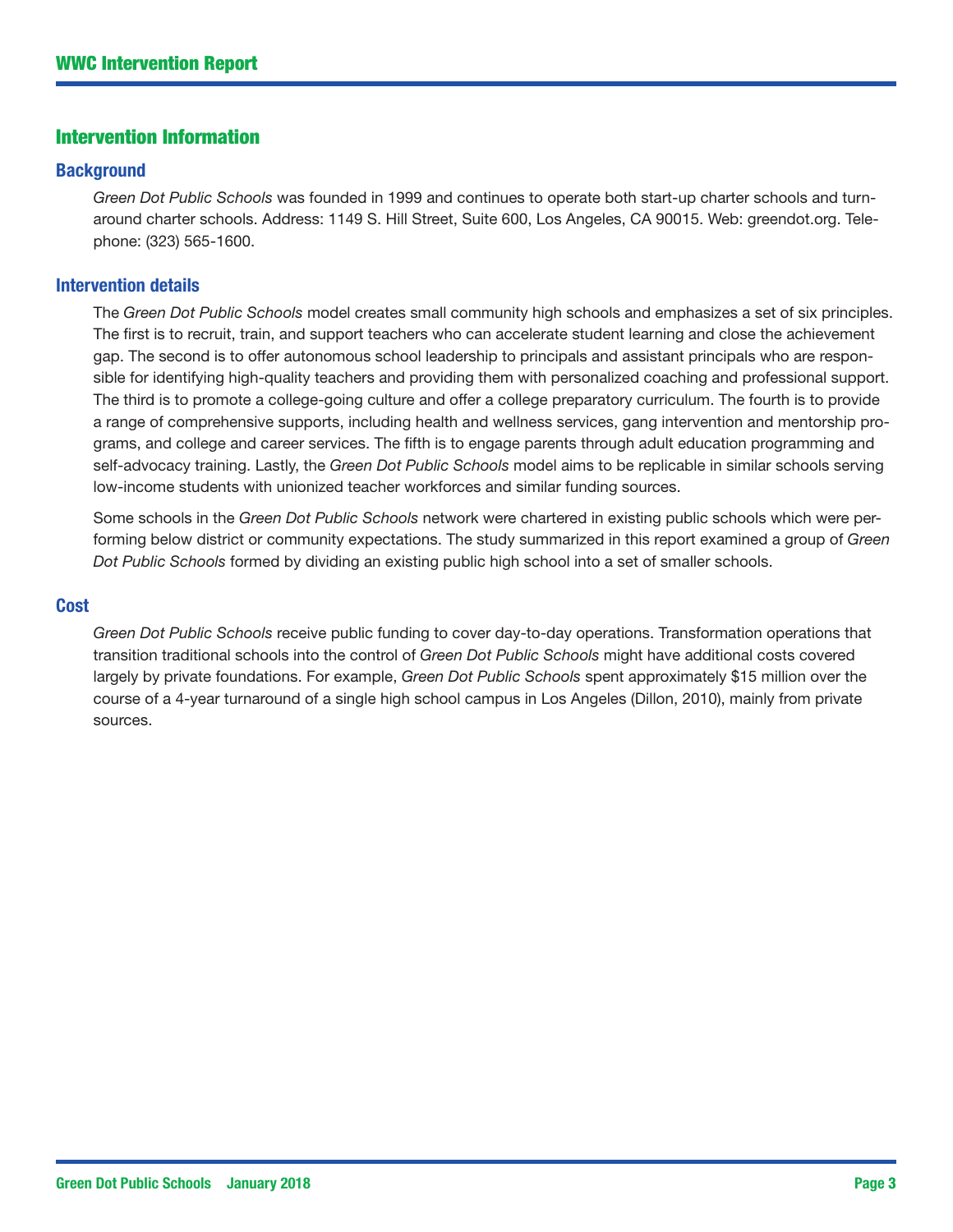#### Research Summary

The WWC identified one eligible study that investigated the effects of *Green Dot Public Schools* on the academic outcomes of students. One additional study was identified but did not meet eligibility criteria (see the Glossary of Terms in this document for a definition of this term and other commonly used research terms) for review in this topic area. Citations for these two studies are in the References section, which begins on p. 8.6

#### Table 2. Scope of reviewed research

| Grade                    | $9 - 12$     |
|--------------------------|--------------|
| <b>Delivery method</b>   | Whole school |
| <b>Intervention type</b> | Program      |

The WWC reviewed one eligible study against group design standards. This study uses a quasi-experimental design that meets WWC group design standards with reservations. This report summarizes this one study.

#### Summary of studies meeting WWC group design standards without reservations

No studies of *Green Dot Public Schools* met WWC group design standards without reservations.

#### Summary of studies meeting WWC group design standards with reservations

Herman et al. (2012) conducted a quasi-experimental study that examined the effects of *Green Dot Public Schools* on students in 11 high schools in the Los Angeles Unified School District (LAUSD), comparing students from eight *Green Dot Public Schools* to students from three comparsion schools. This study meets WWC standards with reservations because it uses a quasi-experimental design in which the analytic intervention and comparison groups are shown to be equivalent. The study included three cohorts of students entering ninth grade and measured outcomes for up to 4 years. The authors compared students starting ninth grade in *Green Dot Public Schools* with similar students who started high school in the three comparison schools, matched using propensity scores based on gender, ethnicity, parents' education, poverty status, language classification, eighth-grade California Standards Test (CST) scores and math subject taken, school attendance, and whether students had attended middle school in the same set of feeder middle schools as students in *Green Dot Public Schools*. The authors compared outcomes between the two groups within each cohort and across each year of high school. The analytic sample included 386 students who started ninth grade in 2007–08 (Cohort 1), 1,024 students who started ninth grade in 2008–09 (Cohort 2), and 1,036 students who started ninth grade in 2009–10 (Cohort 3).7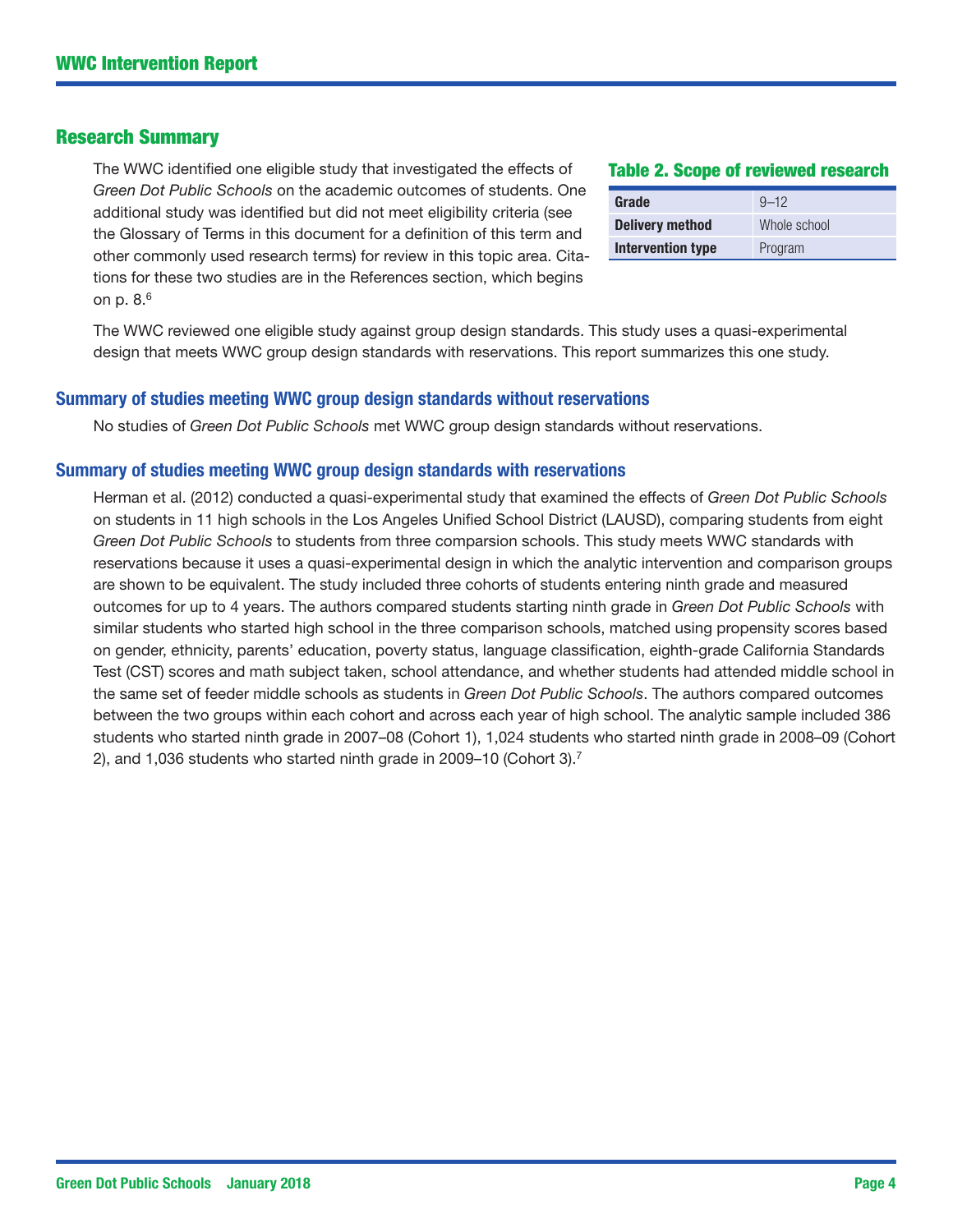#### Effectiveness Summary

The WWC review of *Green Dot Public Schools* for the Charter Schools topic area includes outcomes in 10 domains.8 The one study of *Green Dot Public Schools* that met WWC group design standards reported findings in four domains: mathematics achievement, student progression, school attendance, and English language arts achievement. The following findings present the authors' estimates and WWC-calculated estimates of the size and statistical significance of the effects of *Green Dot Public Schools* on students. For outcomes measured at multiple points in time for the entire sample, the primary findings that the WWC considered for the effectiveness rating are those measured furthest from the initial exposure to the intervention to reflect the maximum exposure of students to the program. Because we identify the primary finding separately for each sample and outcome measure from among those findings that meet WWC group design standards, the primary findings within an outcome domain are sometimes drawn from different time periods. In cases where outcomes were measured for different portions of the overall sample at different times, each outcome for each sample was considered a primary finding. Additional comparisons are available as supplemental findings in Appendix D. The supplemental findings do not factor into the intervention's rating of effectiveness. For a more detailed description of the rating of effectiveness and extent of evidence criteria, see the WWC Rating Criteria on p. 24.

#### Summary of effectiveness for the mathematics achievement domain

| <b>Rating of effectiveness</b>                                                                                | Criteria met                                                                                                                                                                       |
|---------------------------------------------------------------------------------------------------------------|------------------------------------------------------------------------------------------------------------------------------------------------------------------------------------|
| <b>Potentially positive effects</b><br>Evidence of a positive effect with<br>no overriding contrary evidence. | In the one study that reported findings, the estimated impact of the intervention on outcomes in the mathematics<br>achievement domain was positive and statistically significant. |
| <b>Extent of evidence</b>                                                                                     | Criteria met                                                                                                                                                                       |
| <b>Small</b>                                                                                                  | One study that included 2,103 students in 11 schools reported evidence of effectiveness in the mathematics<br>achievement domain.                                                  |

#### Table 3. Rating of effectiveness and extent of evidence for the mathematics achievement domain

One study that met WWC group design standards with reservations reported findings in the mathematics achievement domain.

Herman et al. (2012) found a statistically significant positive effect of attending *Green Dot Public Schools* on California Standards Test (CST) scores in Algebra I and Geometry in the first year of high school for students across all three cohorts. The authors also reported statistically significant positive effects of attending *Green Dot Public Schools* on the math scale score of the California High School Exit Exam (CAHSEE) in the second year of high school for students who started ninth grade in 2007–08 (Cohort 1) and 2008–09 (Cohort 2). The study also found statistically significant positive effects of attending *Green Dot Public Schools* on CST scores in Algebra II and Geometry in the second year, and in Algebra II and Summative Math in the third year for students in Cohorts 1 and  $2.9$  The WWC applied a correction for multiple comparisons, but this did not affect the statistical significance among any of the contrasts. The WWC characterizes this finding as a potentially positive effect.

Thus, for the mathematics achievement domain, one study showed statistically significant effects. This results in a rating of potentially positive effects, that is based on a small extent of evidence.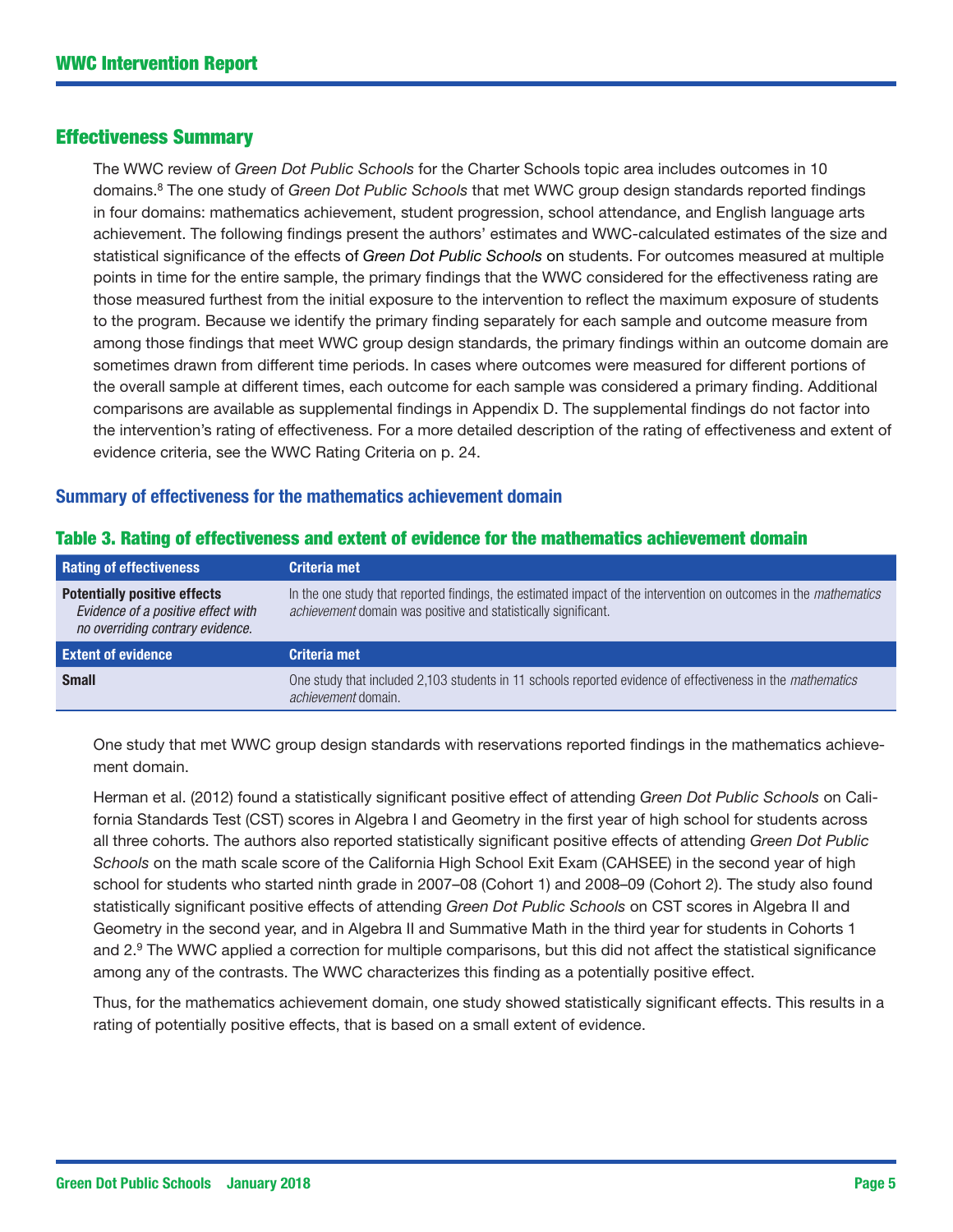#### Summary of effectiveness for the student progression domain

#### Table 4. Rating of effectiveness and extent of evidence for the student progression domain

| <b>Rating of effectiveness</b>                                                                                | Criteria met                                                                                                                                                             |
|---------------------------------------------------------------------------------------------------------------|--------------------------------------------------------------------------------------------------------------------------------------------------------------------------|
| <b>Potentially positive effects</b><br>Evidence of a positive effect with<br>no overriding contrary evidence. | In the one study that reported findings, the estimated impact of the intervention on outcomes in the <i>student</i><br>progression domain was statistically significant. |
| <b>Extent of evidence</b>                                                                                     | Criteria met                                                                                                                                                             |
| <b>Small</b>                                                                                                  | One study that included 1,024 students in 11 schools reported evidence of effectiveness in the <i>student progres</i> -<br>sion domain.                                  |

One study that met WWC group design standards with reservations reported findings in the student progression domain.

Herman et al. (2012) reported statistically significant positive effects of attending *Green Dot Public Schools* on student progression. Students who started ninth grade in *Green Dot Public Schools* in 2008–09 (Cohort 2) were significantly more likely than comparison students to graduate from high school and to graduate with A-G requirements, the set of high school courses necessary for admissions to California public universities. The WWC applied a correction for multiple comparisons, but this did not affect the statistical significance for either contrast. The WWC characterizes this finding as a potentially positive effect.

Thus, for the student progression domain, one study showed statistically significant effects. This results in a rating of potentially positive effects, that is based on a small extent of evidence.

#### Summary of effectiveness for the school attendance domain

#### Table 5. Rating of effectiveness and extent of evidence for the school attendance domain

| <b>Rating of effectiveness</b>                                                                                | Criteria met                                                                                                                                                    |
|---------------------------------------------------------------------------------------------------------------|-----------------------------------------------------------------------------------------------------------------------------------------------------------------|
| <b>Potentially positive effects</b><br>Evidence of a positive effect with<br>no overriding contrary evidence. | In the one study that reported findings, the estimated impact of the intervention on outcomes in the school<br>attendance domain was statistically significant. |
| <b>Extent of evidence</b>                                                                                     | Criteria met                                                                                                                                                    |
| <b>Small</b>                                                                                                  | One study that included 1,578 students in 11 schools reported evidence of effectiveness in the <i>school attendance</i><br>domain.                              |

One study that met WWC group design standards with reservations reported findings in the school attendance domain.

Herman et al. (2012) reported statistically significant positive effects of attending *Green Dot Public Schools* on school attendance. Students who started at *Green Dot Public Schools* in 2007–08 (Cohort 1) and 2008–09 (Cohort 2) had significantly higher rates of attendance during the fourth year of high school than comparison students. The authors report, and the WWC confirmed, no statistically significant or substantively important effects of *Green Dot Public Schools* on school attendance in Year 1 among students who started ninth grade in 2009–10 (Cohort 3). The WWC characterizes this study as finding a potentially positive effect.

Thus, for the school attendance domain, one study showed statistically significant effects. This results in a rating of potentially positive effects, that is based on a small extent of evidence.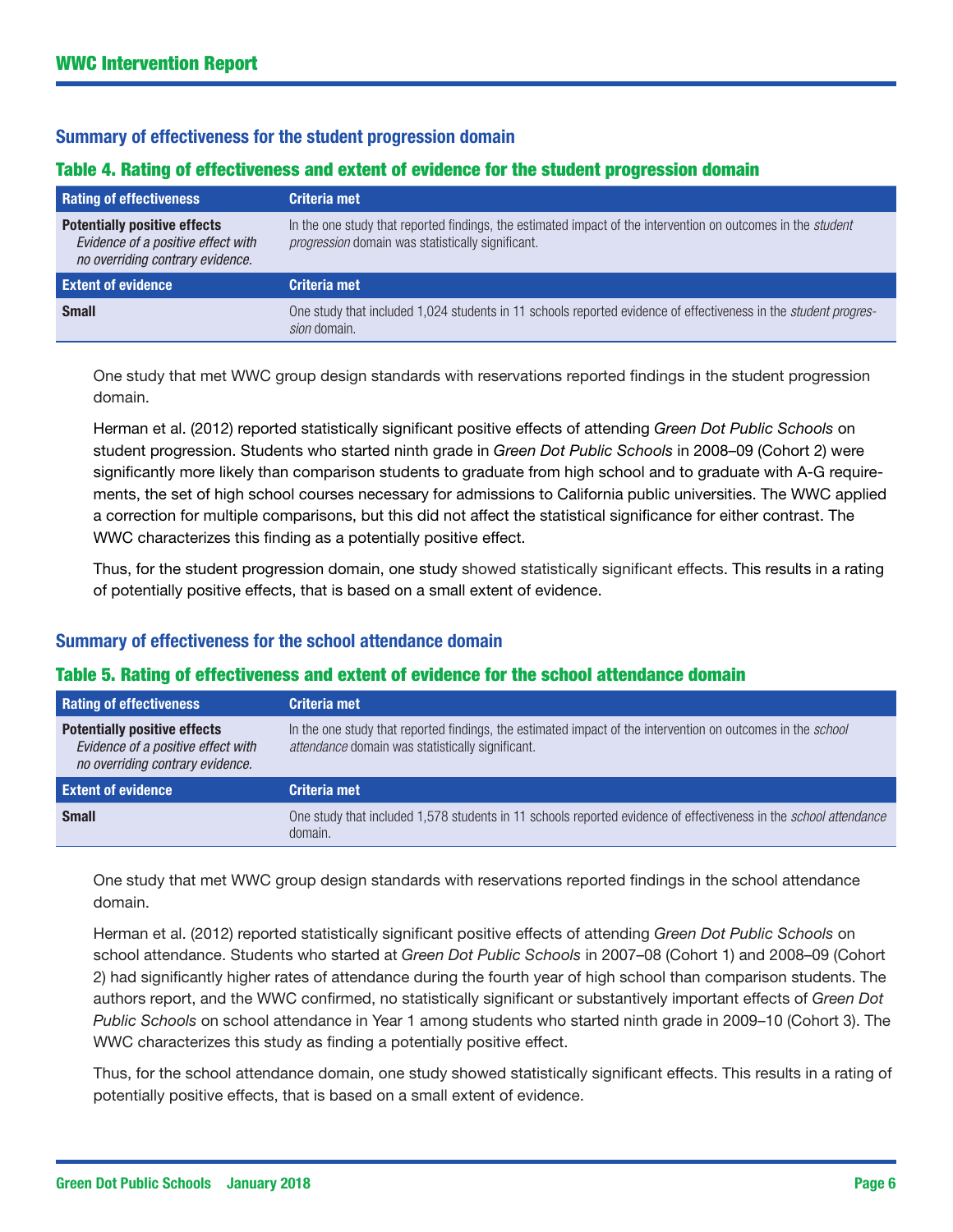#### Summary of effectiveness for the English language arts achievement domain

#### Table 6. Rating of effectiveness and extent of evidence for the English language arts achievement domain

| <b>Rating of effectiveness</b>                                                                                | Criteria met                                                                                                                                                                    |
|---------------------------------------------------------------------------------------------------------------|---------------------------------------------------------------------------------------------------------------------------------------------------------------------------------|
| <b>Potentially positive effects</b><br>Evidence of a positive effect with<br>no overriding contrary evidence. | In the one study that reported findings, the estimated impact of the intervention on outcomes in the English<br>language arts achievement domain was statistically significant. |
| <b>Extent of evidence</b>                                                                                     | Criteria met                                                                                                                                                                    |
| <b>Small</b>                                                                                                  | One study that included 1,865 students in 11 schools reported evidence of effectiveness in the <i>English language</i><br>arts achievement domain.                              |

One study that met WWC group design standards with reservations reported findings in the English language arts domain.

Herman et al. (2012) reported statistically significant positive effects of attending a *Green Dot Public School* on CST scores in English language arts during the first year of high school for students who started ninth grade in *Green Dot Public Schools* in 2009–10 (Cohort 3). The authors reported, and the WWC confirmed, no statistically significant or substantively important effects on CST scores in ELA during the third year of high school for students who started ninth grade in *Green Dot Public Schools* in 2007–08 (Cohort 1) or 2008–09 (Cohort 2). The study also found no statistically significant or substantively important effects of attending *Green Dot Public Schools* on the English Language Arts scale score of the CAHSEE in the second year of high school for Cohorts 1 and 2. The WWC applied a correction for multiple comparisons, but this did not affect the statistical significance among any of the contrasts. The WWC characterizes this study finding as a potentially positive effect.

Thus, for the English language arts achievement domain, one study showed statistically significant effects. This results in a rating of potentially positive effects, that is based on a small extent of evidence.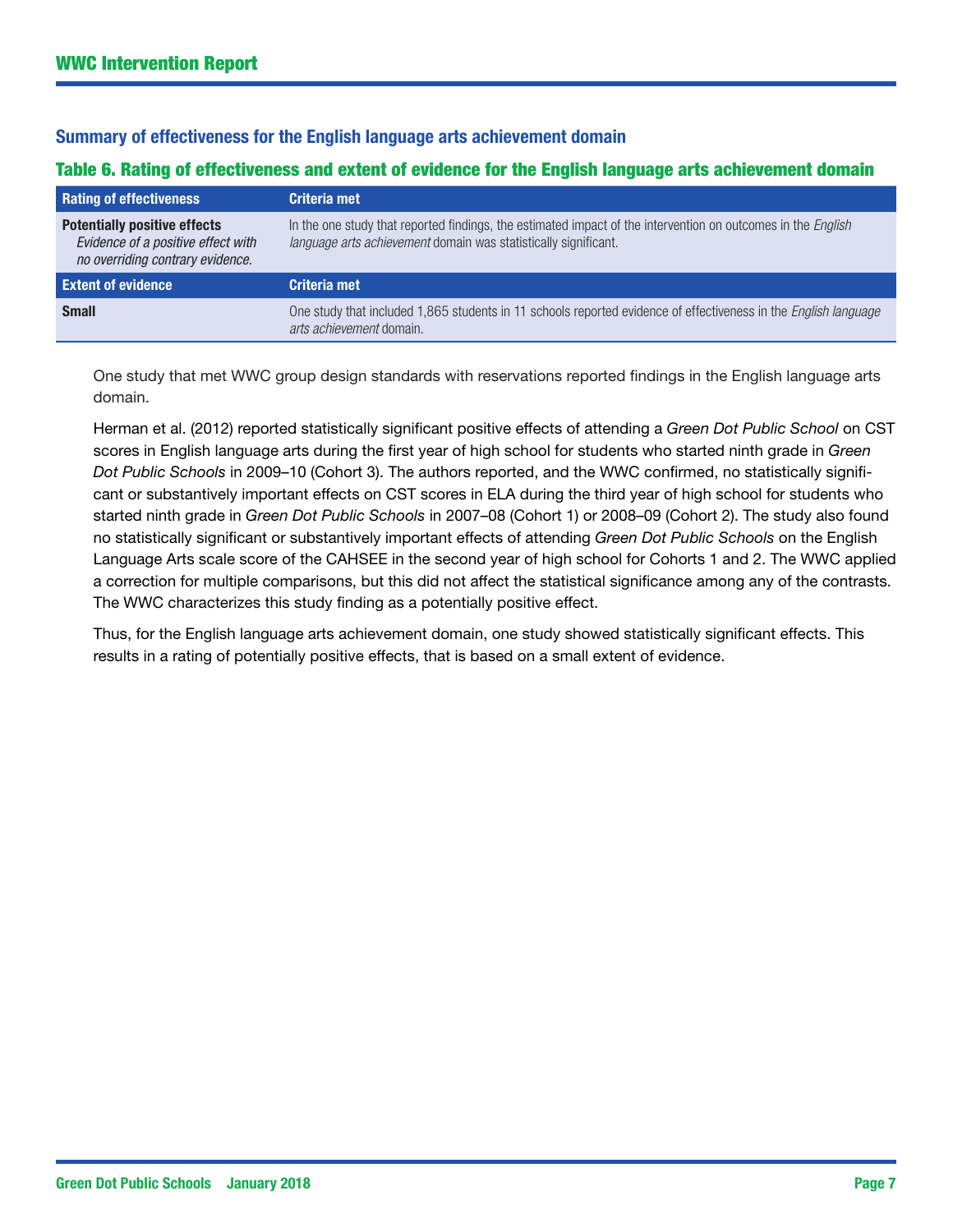#### References

#### Studies that meet WWC group design standards without reservations

None.

#### Study that meets WWC group design standards with reservations

Herman, J. L., Wang, J., Rickles, J., Hsu, V., Monroe, S., Leon, S., … CRESST. (2012). *Evaluation of Green Dot's Locke Transformation Project: Findings for Cohort 1 and 2 students* (CRESST Report 815). Los Angeles, CA: National Center for Research on Evaluation, Standards, and Student Testing (CRESST). Retrieved from [https://](https://eric.ed.gov/?id=ED531993) [eric.ed.gov/?id=ED531993](https://eric.ed.gov/?id=ED531993)

#### *Additional sources:*

- Herman, J., Rickles, J., Hansen, M., Thomas, L., Gualpa, A., Wang, J., & CRESST. (2011). *Evaluation of Green Dot's Locke Transformation Project: Findings for the 2007-08, 2008-09, and 2009-10 School Years* (CRESST Report 799). National Center for Research on Evaluation, Standards, and Student Testing (CRESST). Retrieved from<https://eric.ed.gov/?id=ED522836>
- Rickles, J., Wang, J., Herman, J., & CRESST. (2013). *Evaluation of Green Dot's Locke Transformation Project: Supplemental report on Cohort 2 student outcomes* (CRESST Report 825). Los Angeles, CA: National Center for Research on Evaluation, Standards, and Student Testing (CRESST). Retrieved from [https://](https://eric.ed.gov/?id=ED540596) [eric.ed.gov/?id=ED540596](https://eric.ed.gov/?id=ED540596)

#### Studies that do not meet WWC group design standards

None.

#### Study that is ineligible for review using the Charter Schools Evidence Review Protocol

Quaile, M. A. (2013). *Reallocating resources to reform schools: A case study of successful school turnarounds in five Los Angeles charter schools* (Doctoral dissertation). Retrieved from <http://digitallibrary.usc.edu/> The study is ineligible for review because it was out of the scope of the protocol.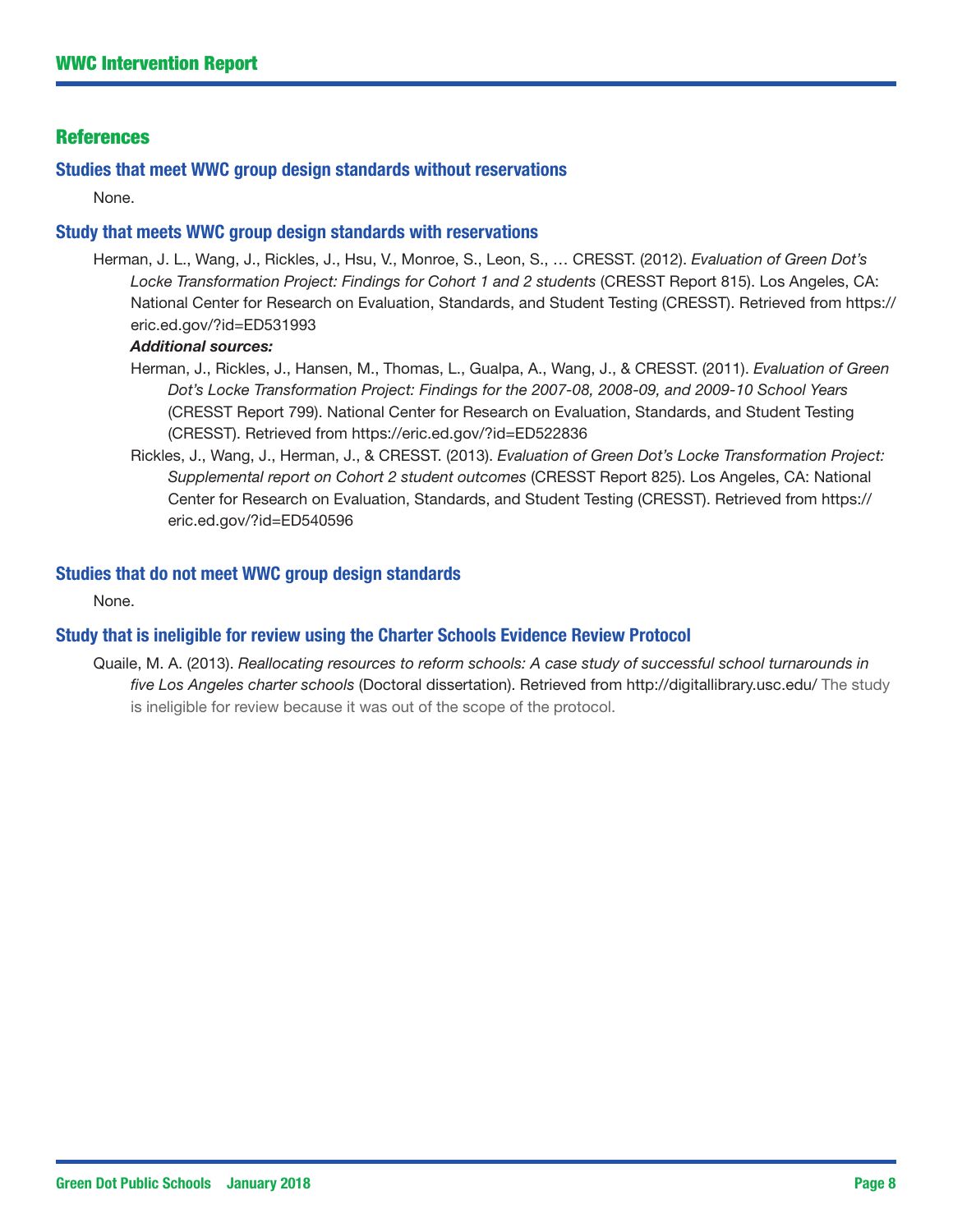#### Appendix A: Research details for Herman et al. (2012)

Herman, J. L., Wang, J., Rickles, J., Hsu, V., Monroe, S., Leon, S., … CRESST. (2012). *Evaluation of*  Green Dot's Locke Transformation Project: Findings for Cohort 1 and 2 students (CRESST Report 815). Los Angeles, CA: National Center for Research on Evaluation, Standards, and Student Testing (CRESST). Retrieved from <https://eric.ed.gov/?id=ED531993>

#### *Additional sources:*

Herman, J., Rickles, J., Hansen, M., Thomas, L., Gualpa, A., Wang, J., & CRESST. (2011). *Evaluation of Green Dot's Locke Transformation Project: Findings for the 2007-08, 2008-09, and 2009-10 School Years* (CRESST Report 799). National Center for Research on Evaluation, Standards, and Student Testing (CRESST). Retrieved from<https://eric.ed.gov/?id=ED522836>

Rickles, J., Wang, J., Herman, J., & CRESST. (2013). *Evaluation of Green Dot's Locke Transformation Project: Supplemental report on Cohort 2 student outcomes* (CRESST Report 825). Los Angeles, CA: National Center for Research on Evaluation, Standards, and Student Testing (CRESST). Retrieved from <https://eric.ed.gov/?id=ED540596>

|                                             |                    | <b>Study findings</b>                                          |                                  |  |  |  |
|---------------------------------------------|--------------------|----------------------------------------------------------------|----------------------------------|--|--|--|
| Outcome domain                              | <b>Sample size</b> | <b>Average improvement index</b><br><i>(percentile points)</i> | <b>Statistically significant</b> |  |  |  |
| <b>Mathematics achievement</b>              | 2,103 students     | $+13$                                                          | Yes                              |  |  |  |
| <b>Student progression</b>                  | 1.024 students     | $+10$                                                          | <b>Yes</b>                       |  |  |  |
| <b>School attendance</b>                    | 1,578 students     | $+5$                                                           | Yes                              |  |  |  |
| <b>English language arts</b><br>achievement | 1,865 students     | $+4$                                                           | Yes                              |  |  |  |

**Setting** The study took place in 11 urban high schools in the Los Angeles Unified School District

were traditional LAUSD high schools.

(LAUSD) in Los Angeles, California. Eight schools were *Green Dot Public Schools,* and three

#### Table A. Summary of findings Table 1. The Meets WWC Group Design Standards With Reservations

**Study sample** The study included three cohorts based on year of entry into high school. Cohort 1 entered ninth grade during the 2007–08 school year, Cohort 2 started during the 2008–09 school year, and Cohort 3 started during the 2009–10 school year. Beginning in the fall of 2007, *Green Dot* started converting a single, existing LAUSD high school into *Green Dot Public Schools*. This transition started with two off-site small schools in the first year. By fall 2008, the total neighborhood catchment and full student community that was previously associated with the original LAUSD school became students in eight *Green Dot Public Schools*. The study used a quasi-experimental design to match *Green Dot Public Schools* students to similar students in three traditional high schools who did not have the opportunity to attend the eight *Green Dot Public Schools*. The authors first identified a set of six LAUSD middle schools where the majority of students in *Green Dot Public Schools* had attended eighth grade and the corresponding three traditional high schools where most students in those middle schools started ninth grade. The students in these traditional high schools formed the pool of potential matches for students in *Green Dot Public Schools*. Each student enrolled in *Green Dot Public Schools* was matched exactly to another student from the same cohort enrolled in one of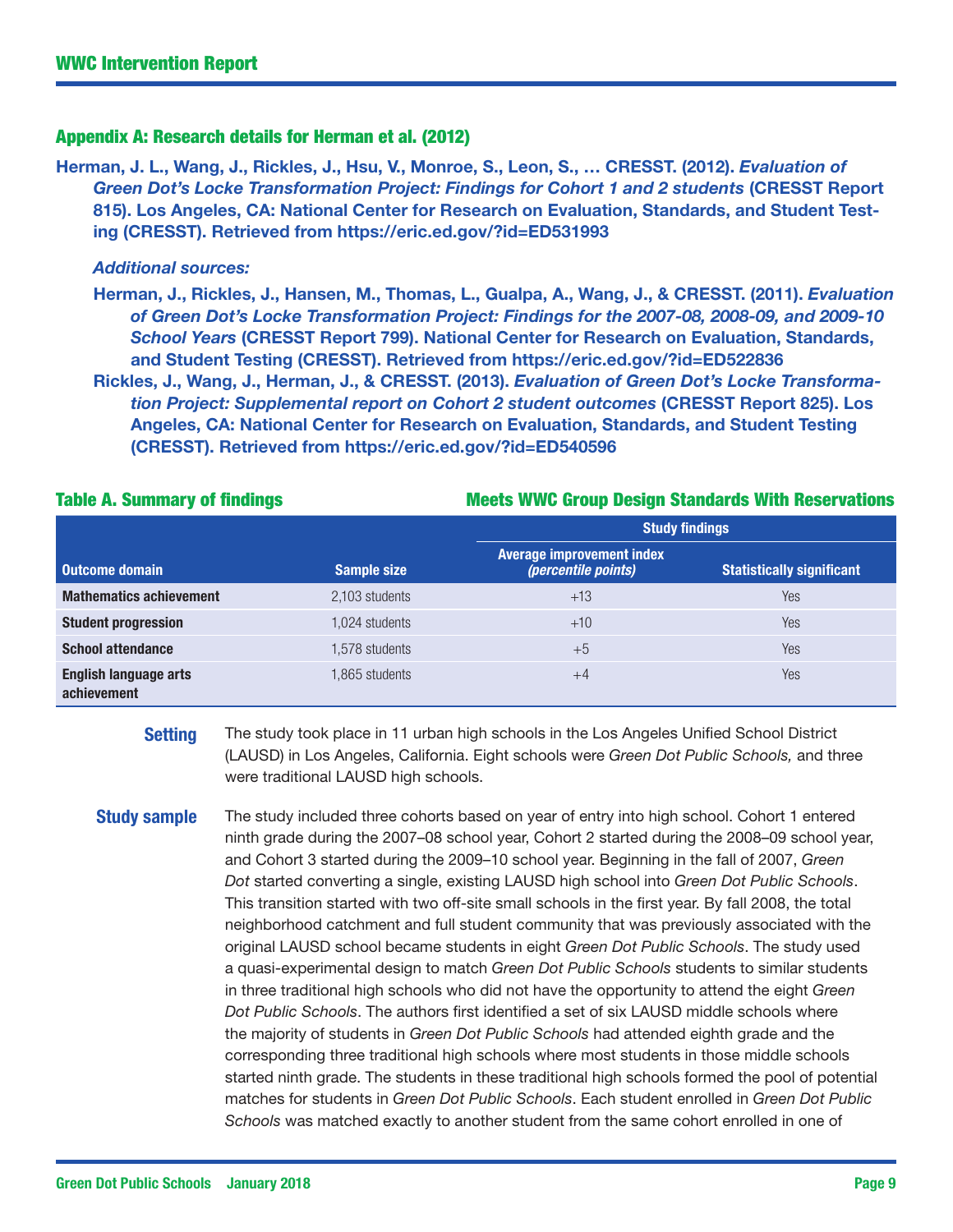the traditional high schools based on whether they had the same gender, ethnicity, parents' education, poverty status, language classification, math subject exam taken on the eighth grade California Standards Test (CST), and had attended middle school in the same set of feeder middle schools as students in *Green Dot Public Schools*. When more than one student was identified as a possible match, the authors selected one to be included in the comparison group using nearest-neighbor propensity score matching based on eighth-grade CST scale scores in math and ELA and on eighth-grade attendance rates.

Across the three cohorts, 71%–88% of students were eligible for free or reduced-price lunch, 31%–46% were classified as English language learners, 6%–9% of students had a disability, 74%–79% were Latino, 21%–26% were African American, and 51%–52% were female.

**Intervention** group Students in the intervention condition attended one of eight high schools in the *Green Dot Public Schools* network. The schools in the intervention condition were previously a single traditional LAUSD school that *Green Dot Public Schools* converted into multiple charter schools over a 2-year period. The school was divided into two schools for the first year (the 2007–08 school year), and into eight schools for the second year (the 2008–09 school year).

#### **Comparison** group Students in the comparison condition attended one of three traditional LAUSD schools.

#### Outcomes and measurement The study measured outcomes at the end of each of 4 years of high school for Cohorts 1 and 2, and the end of the first year of high school for Cohort 3.

Mathematics achievement was measured using state standardized tests. The CST was administered across three math subjects: Algebra I in Year 1, Geometry in Years 1 and 2, Algebra II in Years 2 and 3, and Summative Math in Year 3. Each student took only one of these math subject tests per year, and different groups of students took each subject test every year (for example, some students in a cohort took the Geometry test in Year 1, and others took the test in Year 2). The study also included results from the CAHSEE in math, administered to students for the first time at the end of Year 2. Progression outcomes were the graduation rate and graduation rate after completing a sequence of college preparatory courses within 4 years of entering high school. School attendance was measured in Year 1 for Cohort 3 and in Year 4 for Cohorts 1 and 2. English language arts achievement was measured using state standardized tests. The CST in English language arts was administered in Year 1 for Cohort 3 and in Year 3 for Cohorts 1 and 2. The study also included results from the CAHSEE in English language arts, administered to students for the first time at the end of Year 2. For a more detailed description of these outcome measures, see Appendix B.

Supplemental findings include measurement of outcomes in different years for each cohort, and outcomes based on different samples of students. These additional outcomes are reported as supplemental findings in Appendix D, but do not factor into the intervention's rating of effectiveness.

While the findings from Cohort 2 that contribute to the effectiveness rating are based on a sample with 4 years of outcomes available (results presented in Rickles et al., 2013), findings from Cohort 2 based on an alternate sample with only 3 years of outcomes (results presented in Herman et al., 2012) are reported as supplemental findings.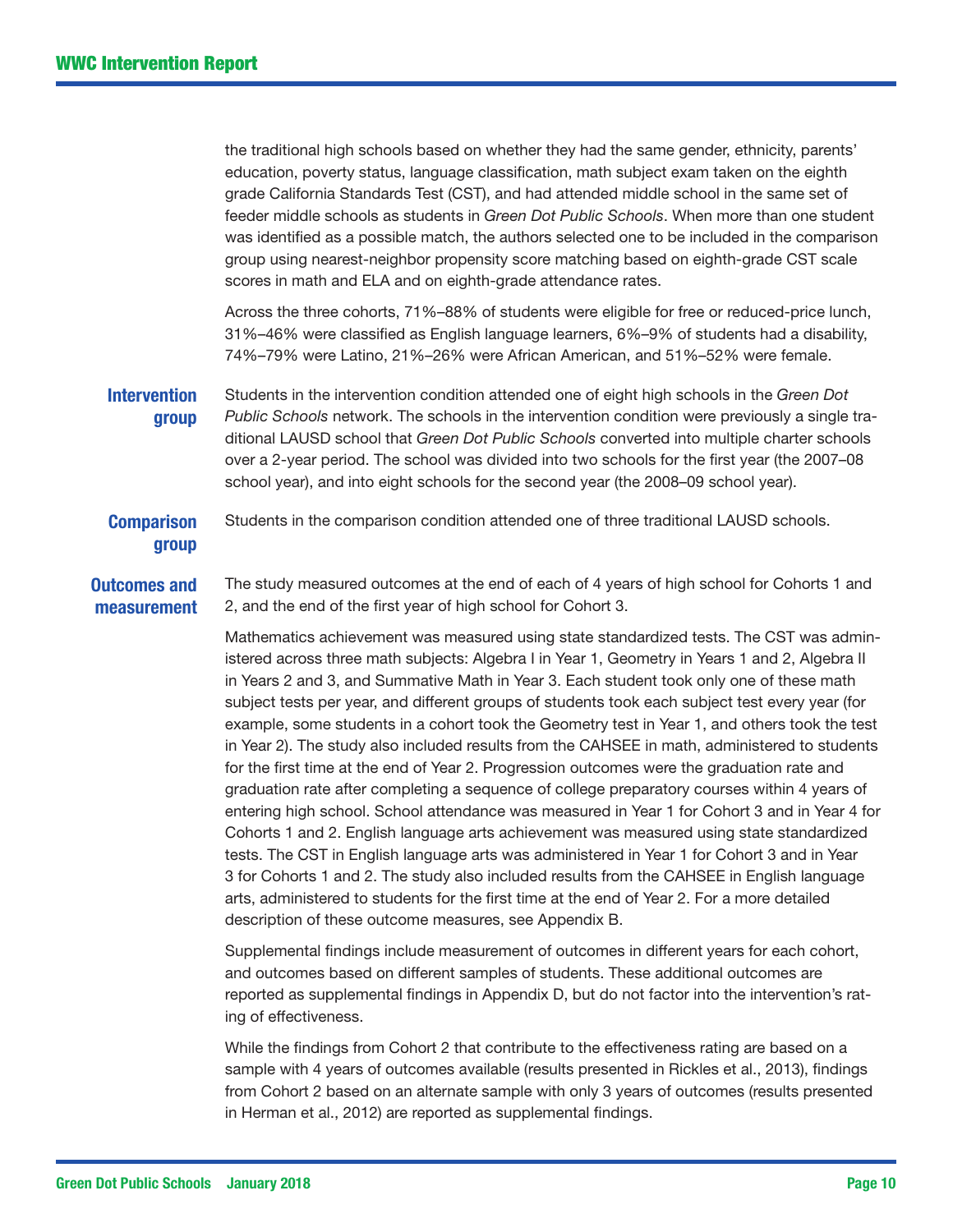Results for Algebra II CST scores in Year 2 for Cohort 1 and Geometry CST scores in Year 1 for both Cohort 2 and the alternate Cohort 2 did not meet WWC group design standards. These samples were not shown to be equivalent at baseline across the intervention and comparison groups, and therefore are not included in this review.

The study collected outcomes on course-taking and completion, which were not eligible outcomes for review under the Charter Schools review protocol (version 3.0). The authors also measured semester-to-semester persistence, which was not eligible for review under the protocol because it measures school mobility rather than student progression. In addition to the CAHSEE outcomes described above, the authors measured passing in two or more attempts in both the third and fourth years of high school. The WWC determined these outcomes were not eligible for review because they were conditional on failing the exam on the first attempt. Students who passed the exam on the first attempt or after multiple attempts are included in the passing on any attempt version of the outcome.

#### Support for implementation

The *Green Dot Public Schools* model emphasizes partnerships with parents, the school district, and the community. Teachers and principals are provided with recommended best practices to achieve the goals of the organization.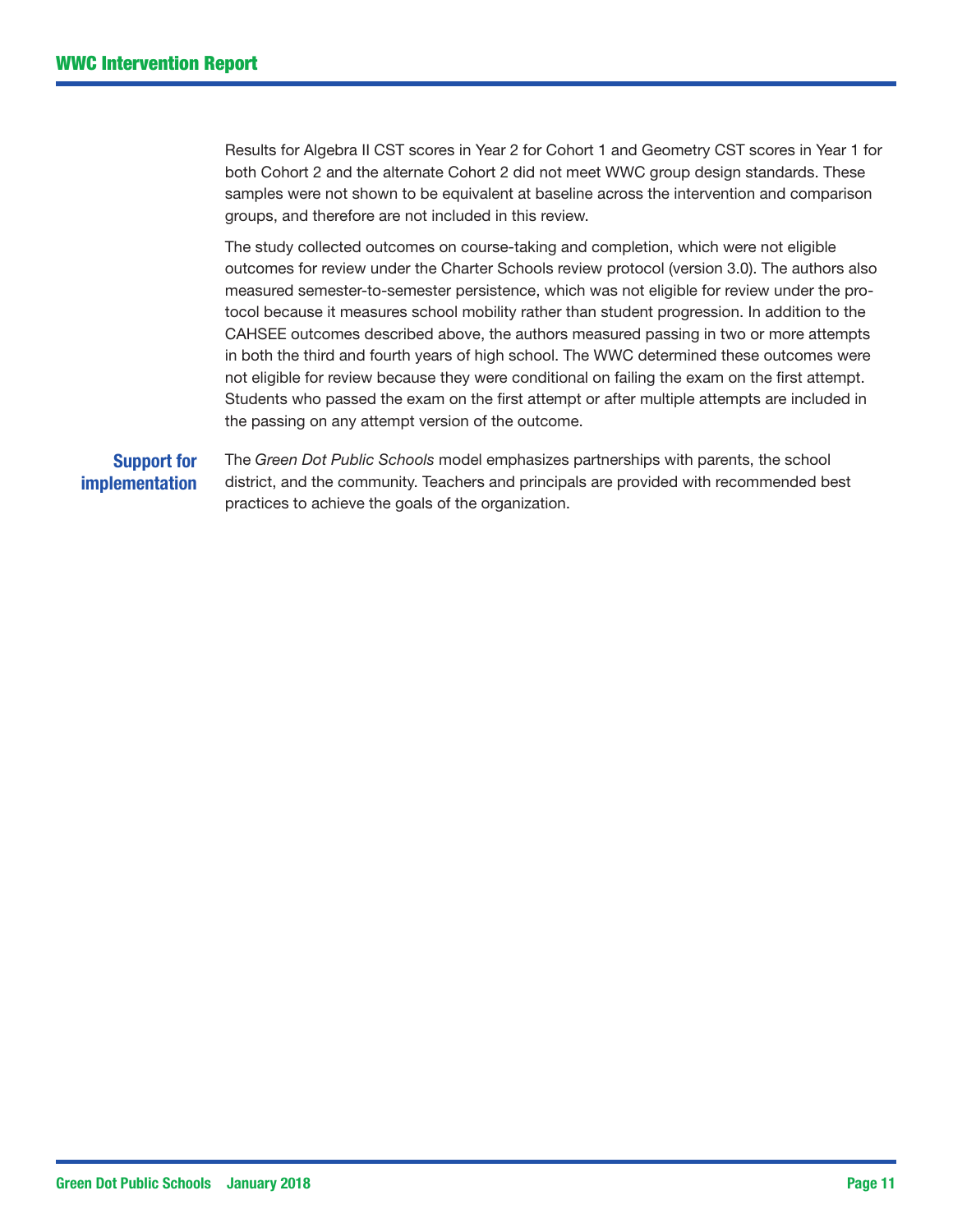## Appendix B: Outcome measures for each domain

| <b>Mathematics achievement</b>                                           |                                                                                                                                                                                                                                                                                                                                                                                                                                                                              |
|--------------------------------------------------------------------------|------------------------------------------------------------------------------------------------------------------------------------------------------------------------------------------------------------------------------------------------------------------------------------------------------------------------------------------------------------------------------------------------------------------------------------------------------------------------------|
| California Standards Test (CST):<br>Algebra I (Year 1)                   | Score on the CST exam in Algebra I administered in the first year of high school (as cited in Rickles et al., 2013).<br>The Algebra I test is one of a set of criterion-referenced standardized tests in the CST administered to California<br>students in grades 2-11 from 2002-14 and aligned to state-adopted content standards.                                                                                                                                          |
| CST: Geometry (Year 1 or 2)                                              | Score on the CST exam in Geometry, which can be administered in the first or second year of high school (as<br>cited in Rickles et al., 2013).                                                                                                                                                                                                                                                                                                                               |
| CST: Algebra II (Year 2 or 3)                                            | Score on the CST exam in Algebra II administered in the second or third year of high school (as cited in Rickles<br>et al., 2013).                                                                                                                                                                                                                                                                                                                                           |
| CST: Summative Math (Year 3)                                             | Score on the CST exam in Summative Math administered in the third year of high school (as cited in Rickles et<br>al., 2013). The exam is administered to students who have already completed Algebra II and covers content from<br>Algebra I and II, Geometry, and Probability and Statistics.                                                                                                                                                                               |
| California High School Exit Exam<br>(CAHSEE): Math scale score (Year 2)  | Score on the CAHSEE in math administered in the second year of high school (as cited in Rickles et al., 2013).<br>Beginning with the class of 2006, students in California public schools were required to pass the CAHSEE<br>to demonstrate competency in grade-level skills in reading, writing, and mathematics to earn a high school<br>diploma.                                                                                                                         |
| CAHSEE: Ever passed math (Year 3 or 4)                                   | Passing the CAHSEE is a binary measure of whether a student ever passed the math section of the exam, which<br>is measured at the end of both the third and fourth years of high school (as cited in Rickles et al., 2013). The<br>CAHSEE is first administered in the second year of high school, but students can take the test up to three times<br>per school year up to a total of six times. This outcome is only reported as a supplemental finding.                  |
| CAHSEE: Passed math on first attempt<br>(Year 2)                         | Passing the CAHSEE on the first attempt is a binary measure of whether a student passed the math section<br>of the exam on the first attempt during the second year of high school (as cited in Rickles et al., 2013). This<br>outcome is only reported as a supplemental finding.                                                                                                                                                                                           |
| <b>Student progression</b>                                               |                                                                                                                                                                                                                                                                                                                                                                                                                                                                              |
| Graduated (since entry in Year 1<br>or since Year 4 enrollment)          | Graduating from high school is a binary measure of whether a student is observed graduating from any school in<br>the district by the end of the fourth year of high school (as cited in Rickles et al., 2013) for those enrolled in their<br>school at either the beginning of Year 1 or Year 4. All Year 1 students are entering ninth-grade students, and all<br>Year 4 students have stayed enrolled in their same schools from Year 1 to Year 4.                        |
| Graduated with A-G (since entry in<br>Year 1 or since Year 4 enrollment) | Graduating from high school with A-G is a binary measure of whether a student graduated and completed a<br>college preparatory sequence of courses by the end of the fourth year of high school (as cited in Rickles et al.,<br>2013) for those enrolled in their school at either the beginning of Year 1 or Year 4. All Year 1 students are<br>entering ninth-grade students, and all Year 4 students have stayed enrolled in their same schools from Year 1 to<br>Year 4. |
| <b>School attendance</b>                                                 |                                                                                                                                                                                                                                                                                                                                                                                                                                                                              |
| School attendance (Year 1, 2, 3, or 4)                                   | School attendance is the average of the number of days a student attended divided by the total number of<br>school days for students enrolled in school at the beginning of each year. For each year, the outcome only<br>included students who were still enrolled in the school up to and through that year (as cited in Herman et al.,<br>$2012$ ).                                                                                                                       |
| <b>English language arts</b>                                             |                                                                                                                                                                                                                                                                                                                                                                                                                                                                              |
| CST: English language arts<br>(Year 1, 2, or 3)                          | Score on the CST exam in the subject of English language arts administered in the first, second, and third years<br>of high school (as cited in Rickles et al., 2013).                                                                                                                                                                                                                                                                                                       |
| CAHSEE: English language arts<br>scale score (Year 2)                    | Scale score on the CAHSEE in the subject of English language arts administered in the second year of high<br>school (as cited in Rickles et al., 2013).                                                                                                                                                                                                                                                                                                                      |
| <b>CAHSEE: Ever passed English</b><br>language arts (Year 3 or 4)        | Passing the CAHSEE is a binary measure of whether a student ever passed the English language arts section<br>of the exam by the third or fourth year of high school (as cited in Rickles et al., 2013). This outcome is only<br>reported as a supplemental finding.                                                                                                                                                                                                          |
| CAHSEE: Passed English language<br>arts on first attempt                 | Passing the CAHSEE on the first attempt is a binary measure of whether a student passed the English language<br>arts section of the exam on the first attempt during the second year of high school (as cited in Rickles et al.,<br>2013). This outcome is only reported as a supplemental finding.                                                                                                                                                                          |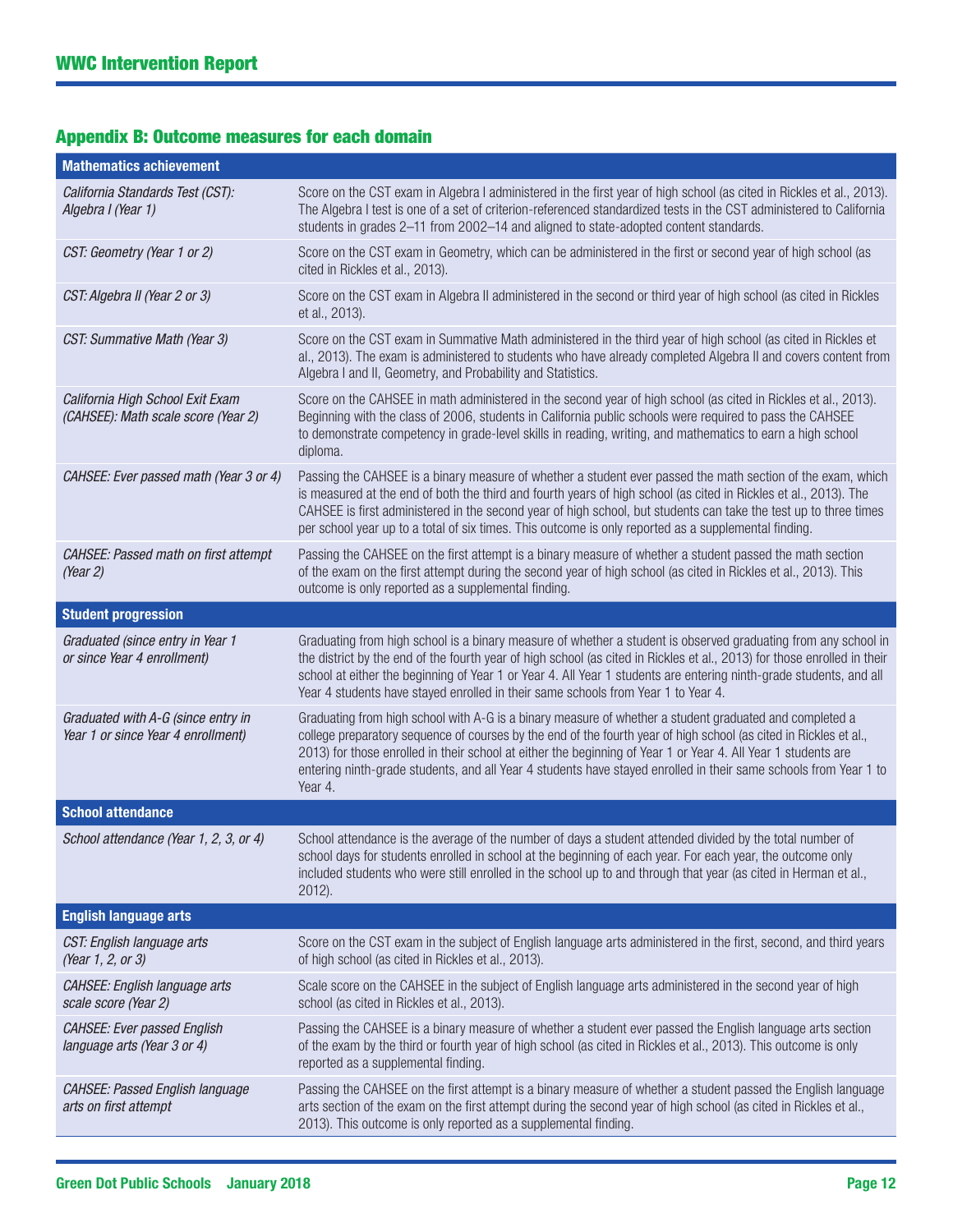|                                                                  |                             |                                  | <b>Mean</b><br>(standard deviation) |                            | <b>WWC calculations</b>   |                       |                                    |                                     |  |
|------------------------------------------------------------------|-----------------------------|----------------------------------|-------------------------------------|----------------------------|---------------------------|-----------------------|------------------------------------|-------------------------------------|--|
| <b>Outcome measure</b>                                           | <b>Study</b><br>sample      | <b>Sample</b><br>size            | <b>Intervention</b><br>group        | <b>Comparison</b><br>group | <b>Mean</b><br>difference | <b>Effect</b><br>size | <b>Improvement</b><br><b>index</b> | $p$ -value                          |  |
| Herman et al., 2012 <sup>a</sup>                                 |                             |                                  |                                     |                            |                           |                       |                                    |                                     |  |
| CST: Algebra I (Year 1)                                          | Cohorts 1.<br>$2$ , and $3$ | 11 schools/<br>1.718<br>students | 277.86<br>(48.59)                   | 265.42<br>(32.93)          | 12.44                     | 0.30                  | $+12$                              | < .01                               |  |
| CST: Geometry (Year 1)                                           | Cohorts 1.<br>$2$ , and $3$ | 11 schools/<br>385 students      | 286.84<br>(43.46)                   | 272.58<br>(35.60)          | 14.26                     | 0.37                  | $+14$                              | < .01                               |  |
| <b>CAHSEE: Math Scale Score</b><br>(Year 2)                      | Cohorts<br>1 and $2$        | 11 schools/<br>927 students      | 361.49<br>(33.13)                   | 354.84<br>(28.79)          | 6.65                      | 0.21                  | $+8$                               | < .01                               |  |
| CST: Algebra II (Year 2)                                         | Cohorts<br>1 and $2$        | 11 schools/<br>295 students      | 270.21<br>(50.71)                   | 254.16<br>(41.18)          | 16.05                     | 0.35                  | $+14$                              | < .01                               |  |
| CST: Geometry (Year 2)                                           | Cohorts<br>1 and $2$        | 11 schools/<br>559 students      | 255.78<br>(31.54)                   | 250.09<br>(29.31)          | 5.69                      | 0.19                  | $+7$                               | .03                                 |  |
| CST: Algebra II (Year 3)                                         | Cohorts<br>1 and $2$        | 11 schools/<br>406 students      | 253.73<br>(34.09)                   | 244.65<br>(30.35)          | 9.08                      | 0.28                  | $+11$                              | .01                                 |  |
| <b>CST: Summative Math</b><br>(Year 3)                           | Cohorts<br>1 and $2$        | 11 schools/<br>189 students      | 271.55<br>(52.23)                   | 243.95<br>(42.07)          | 27.60                     | 0.58                  | $+22$                              | < .01                               |  |
| Domain average for mathematics achievement (Herman et al., 2012) |                             |                                  |                                     |                            |                           | 0.33                  | $+13$                              | <b>Statistically</b><br>significant |  |
| Domain average for mathematics achievement across all studies    |                             |                                  |                                     |                            |                           | 0.33                  | $+13$                              | na                                  |  |

### Appendix C.1: Findings included in the rating for the mathematics achievement domain

Table Notes: For mean difference, effect size, and improvement index values reported in the table, a positive number favors the intervention group and a negative number favors the comparison group. The effect size is a standardized measure of the effect of an intervention on outcomes, representing the average change expected for all individuals who are given the intervention (measured in standard deviations of the outcome measure). The improvement index is an alternate presentation of the effect size, reflecting the change in an average individual's percentile rank that can be expected if the individual is given the intervention. The WWC-computed average effect size is a simple average rounded to two decimal places; the average improvement index is calculated from the average effect size. The statistical significance of the study's domain average was determined by the WWC. Some statistics may not sum as expected due to rounding. na = not applicable. CST = California Standards Test. CAHSEE = California High School Exit Exam.

a For Herman et al. (2012), a correction for multiple comparisons was needed but did not affect whether any of the contrasts were found to be statistically significant. The WWC calculated adjusted intervention group means by adding the impact of the intervention (the regression coefficient reported in the study) to the unadjusted comparison group posttest means. The findings presented here are based on aggregated samples across cohorts separately reported in the original study. The authors reported *p*-values for some results, but not for the aggregated analysis. The WWC calculated the *p*-values reported in the table. When aggregating cohorts, the WWC calculated weighted averages of the adjusted intervention means and unadjusted comparison group means. The authors provided unadjusted outcome standard deviations at the WWC's request. Please see the WWC Procedures and Standards Handbook (version 3.0) p. 23 for more information. This study is characterized as having a statistically significant positive effect because at least one measure is positive and statistically significant, and no effects are negative and statistically significant, accounting for multiple comparisons. For more information, please refer to the WWC Procedures and Standards Handbook (version 3.0), p. 26.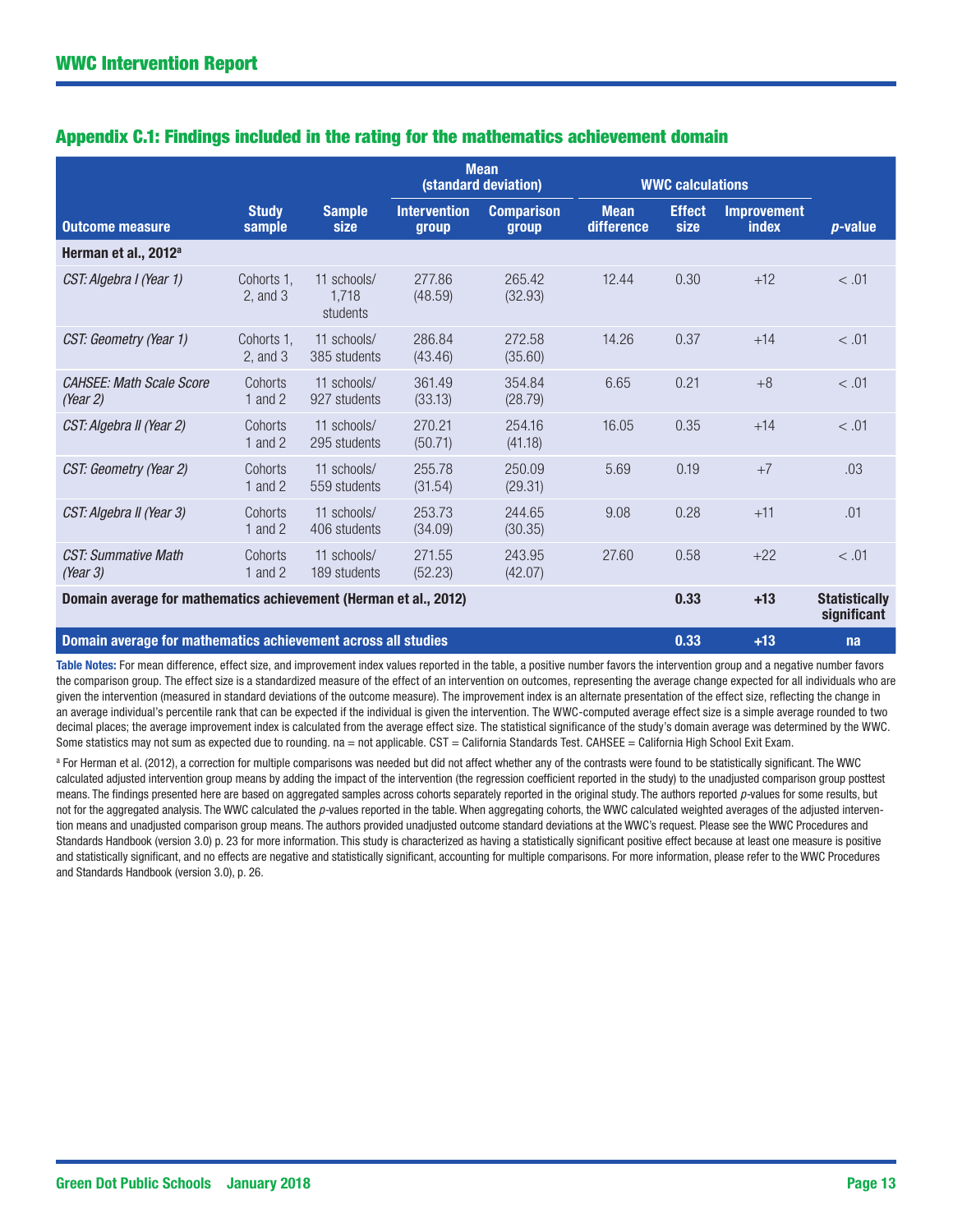|                                                                  |                        |                                  | <b>Mean</b><br>(standard deviation)<br><b>WWC calculations</b> |                            |                           |                       |                             |                                     |
|------------------------------------------------------------------|------------------------|----------------------------------|----------------------------------------------------------------|----------------------------|---------------------------|-----------------------|-----------------------------|-------------------------------------|
| Outcome measure                                                  | <b>Study</b><br>sample | <b>Sample</b><br>size            | <b>Intervention</b><br>group                                   | <b>Comparison</b><br>group | <b>Mean</b><br>difference | <b>Effect</b><br>size | <b>Improvement</b><br>index | $p$ -value                          |
| Herman et al., 2012 <sup>a</sup>                                 |                        |                                  |                                                                |                            |                           |                       |                             |                                     |
| % Graduated: Year 1<br>entry sample                              | Cohort 2               | 11 schools/<br>1.024<br>students | 54<br>(na)                                                     | 40<br>(na)                 | 14                        | 0.28                  | $+11$                       | < .01                               |
| % Graduated with A-G:<br>Year 1 entry sample                     | Cohort 2               | 11 schools/<br>1.024<br>students | 25<br>(na)                                                     | 16<br>(na)                 | 9                         | 0.22                  | $+9$                        | < .01                               |
| Domain average for mathematics achievement (Herman et al., 2012) |                        |                                  |                                                                |                            |                           | 0.25                  | $+10$                       | <b>Statistically</b><br>significant |
| Domain average for student progression across all studies        |                        |                                  |                                                                |                            |                           | 0.25                  | $+10$                       | na                                  |

#### Appendix C.2: Findings included in the rating for the student progression domain

Table Notes: For mean difference, effect size, and improvement index values reported in the table, a positive number favors the intervention group and a negative number favors the comparison group. The effect size is a standardized measure of the effect of an intervention on outcomes, representing the average change expected for all individuals who are given the intervention (measured in standard deviations of the outcome measure). The improvement index is an alternate presentation of the effect size, reflecting the change in an average individual's percentile rank that can be expected if the individual is given the intervention. The WWC-computed average effect size is a simple average rounded to two decimal places; the average improvement index is calculated from the average effect size. The statistical significance of the study's domain average was determined by the WWC. Some statistics may not sum as expected due to rounding.  $na = not$  applicable.

<sup>a</sup> For Herman et al. (2012), a correction for multiple comparisons was needed but did not affect whether any of the contrasts were found to be statistically significant. The WWC calculated adjusted intervention group means by adding the impact of the intervention (the regression coefficient reported in the study) to the unadjusted comparison group posttest means. The *p*-values presented here were reported in the original study. The authors provided unadjusted outcome standard deviations at the WWC's request. Please see the WWC Procedures and Standards Handbook (version 3.0) p. 23 for more information. This study is characterized as having a statistically significant positive effect because at least one measure is positive and statistically significant, and no effects are negative and statistically significant, accounting for multiple comparisons. For more information, please refer to the WWC Procedures and Standards Handbook (version 3.0), p. 26.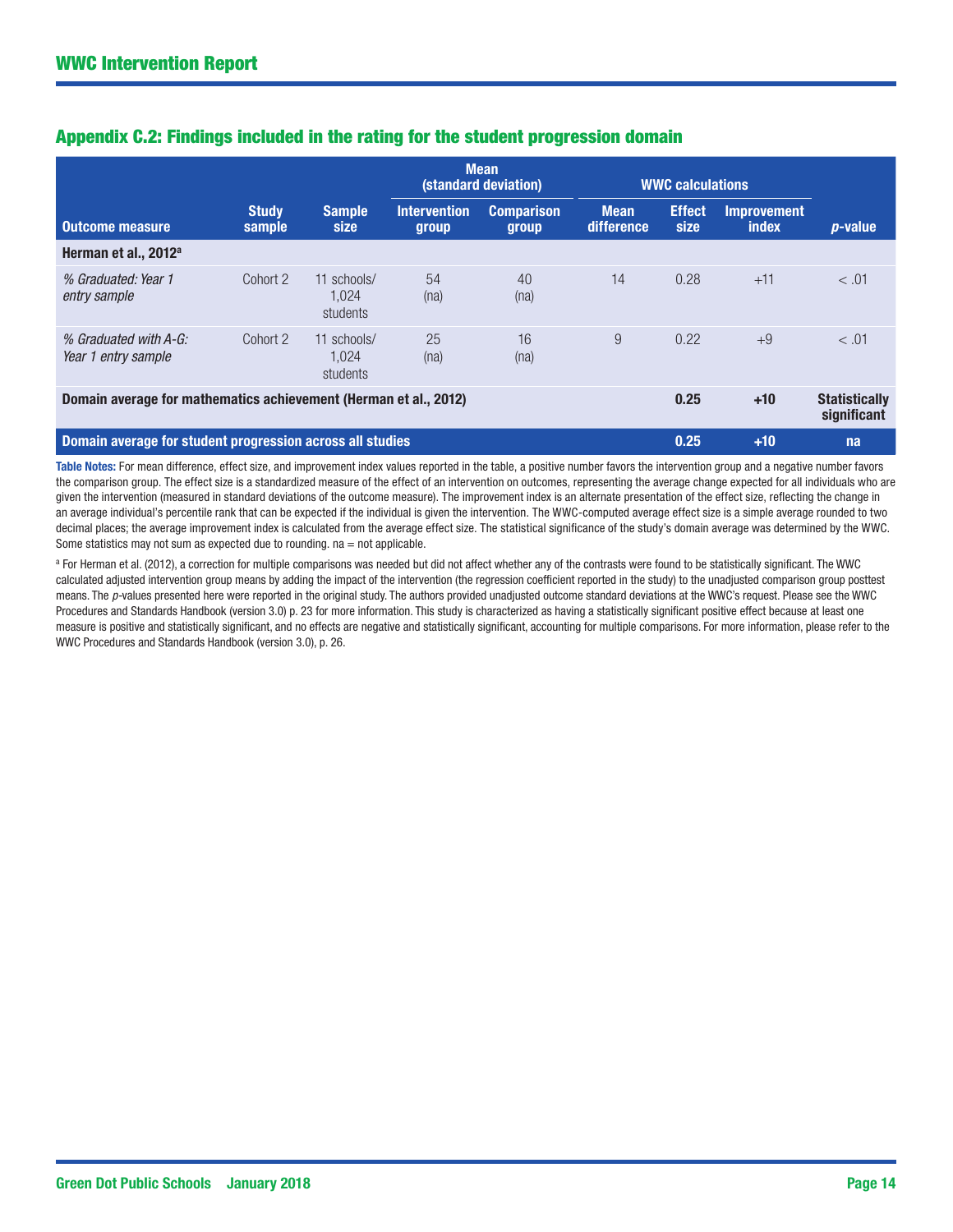|                                                                            |                        |                              | <b>Mean</b><br>(standard deviation) |                            | <b>WWC calculations</b>   |                       |                                     |                 |
|----------------------------------------------------------------------------|------------------------|------------------------------|-------------------------------------|----------------------------|---------------------------|-----------------------|-------------------------------------|-----------------|
| <b>Outcome measure</b>                                                     | <b>Study</b><br>sample | <b>Sample</b><br><b>size</b> | <b>Intervention</b><br>group        | <b>Comparison</b><br>group | <b>Mean</b><br>difference | <b>Effect</b><br>size | <b>Improvement</b><br>index         | <i>p</i> -value |
| Herman et al., 2012 <sup>a</sup>                                           |                        |                              |                                     |                            |                           |                       |                                     |                 |
| School attendance (Year 1)                                                 | Cohort 3               | 11 schools/<br>916 stusdent  | 0.94<br>(0.09)                      | 0.94<br>(0.07)             | 0.00                      | 0.00                  | $\Omega$                            | .89             |
| School attendance (Year 4)                                                 | Cohorts<br>1 and 2     | 11 schools/<br>662 students  | 0.94<br>(0.07)                      | 0.92<br>(0.08)             | 0.02                      | 0.27                  | $+10$                               | < .01           |
| Domain average for school attendance (Herman et al., 2012)<br>0.13<br>$+5$ |                        |                              |                                     |                            |                           |                       | <b>Statistically</b><br>significant |                 |
| Domain average for school attendance across all studies                    |                        |                              |                                     |                            |                           | 0.13                  | $+5$                                | na              |

#### Appendix C.3: Findings included in the rating for the school attendance domain

Table Notes: For mean difference, effect size, and improvement index values reported in the table, a positive number favors the intervention group and a negative number favors the comparison group. The effect size is a standardized measure of the effect of an intervention on outcomes, representing the average change expected for all individuals who are given the intervention (measured in standard deviations of the outcome measure). The improvement index is an alternate presentation of the effect size, reflecting the change in an average individual's percentile rank that can be expected if the individual is given the intervention. The WWC-computed average effect size is a simple average rounded to two decimal places; the average improvement index is calculated from the average effect size. The statistical significance of the study's domain average was determined by the WWC. Some statistics may not sum as expected due to rounding.  $na = not$  applicable.

<sup>a</sup> For Herman et al. (2012), the WWC calculated adjusted intervention group means by adding the impact of the intervention (the regression coefficient from the authors' adjusted model) to the unadjusted comparison group posttest means. The WWC calculated adjusted intervention group means by adding the impact of the intervention (the regression coefficient reported in the study) to the unadjusted comparison group posttest means. The findings presented here are based on aggregated samples across cohorts separately reported in the original study. The authors reported *p-*values for some results, but not for the aggregated analysis. The WWC calculated the *p-*values reported for the aggregated samples in the table. When aggregating cohorts, the WWC calculated weighted averages of the adjusted intervention means and unadjusted comparison group means. The authors provided unadjusted outcome standard deviations at the WWC's request. Please see the WWC Procedures and Standards Handbook (version 3.0) p. 23 for more information. This study is characterized as having a statistically significant positive effect because at least one measure is positive and statistically significant, and no effects are negative and statistically significant, accounting for multiple comparisons. For more information, please refer to the WWC Procedures and Standards Handbook (version 3.0), p. 26.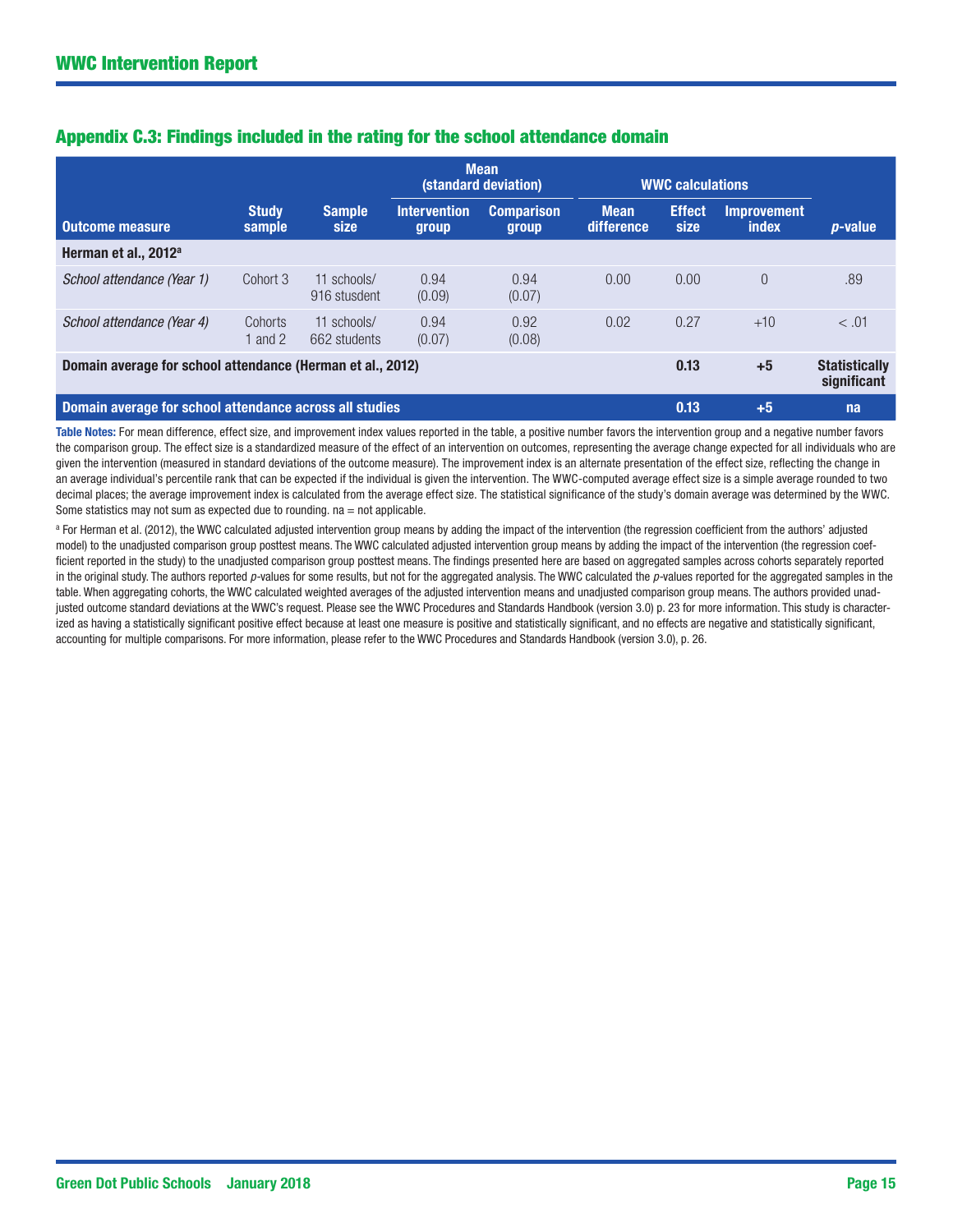|                                                                            |                        |                             |                              | <b>Mean</b><br>(standard deviation) |                           | <b>WWC calculations</b> |                                     |            |
|----------------------------------------------------------------------------|------------------------|-----------------------------|------------------------------|-------------------------------------|---------------------------|-------------------------|-------------------------------------|------------|
| <b>Outcome measure</b>                                                     | <b>Study</b><br>sample | <b>Sample</b><br>size       | <b>Intervention</b><br>group | <b>Comparison</b><br><b>group</b>   | <b>Mean</b><br>difference | <b>Effect</b><br>size   | <b>Improvement</b><br>index         | $p$ -value |
| Herman et al., 2012 <sup>a</sup>                                           |                        |                             |                              |                                     |                           |                         |                                     |            |
| CST: ELA (Year 1)                                                          | Cohort 3               | 11 schools/<br>930 students | 312.00<br>(48.14)            | 303.55<br>(45.46)                   | 8.45                      | 0.18                    | $+7$                                | < .01      |
| CAHSEE: ELA Scale Score<br>(Year 2)                                        | Cohorts<br>1 and $2$   | 11 schools/<br>935 students | 355.24<br>(30.74)            | 353.46<br>(29.95)                   | 1.74                      | 0.06                    | $+2$                                | .38        |
| CST: ELA (Year 3)                                                          | Cohorts<br>1 and $2$   | 11 schools/<br>752 students | 299.98<br>(51.96)            | 297.54<br>(50.05)                   | 2.44                      | 0.05                    | $+2$                                | .51        |
| Domain average for English language arts achievement (Herman et al., 2012) |                        |                             |                              |                                     | 0.10                      | $+4$                    | <b>Statistically</b><br>significant |            |
| Domain average for English language arts achievement across all studies    |                        |                             |                              |                                     |                           | 0.10                    | $+4$                                | na         |

#### Appendix C.4: Findings included in the rating for the English language arts achievement domain

Table Notes: For mean difference, effect size, and improvement index values reported in the table, a positive number favors the intervention group and a negative number favors the comparison group. The effect size is a standardized measure of the effect of an intervention on outcomes, representing the average change expected for all individuals who are given the intervention (measured in standard deviations of the outcome measure). The improvement index is an alternate presentation of the effect size, reflecting the change in an average individual's percentile rank that can be expected if the individual is given the intervention. The WWC-computed average effect size is a simple average rounded to two decimal places; the average improvement index is calculated from the average effect size. The statistical significance of the study's domain average was determined by the WWC. Some statistics may not sum as expected due to rounding. na = not applicable. CST = California Standards Test. CAHSEE = California High School Exit Exam. ELA = English language arts.

<sup>a</sup> For Herman et al. (2012), a correction for multiple comparisons was needed but did not affect whether any of the contrasts were found to be statistically significant. The WWC calculated adjusted intervention group means by adding the impact of the intervention (the regression coefficient reported in the study) to the unadjusted comparison group posttest means. The findings presented here are based on aggregated samples across cohorts separately reported in the original study. The authors reported *p*-values for some results, but not for the aggregated analysis. The WWC calculated the p-values reported for the aggregated samples in the table. When aggregating cohorts, the WWC calculated weighted averages of the adjusted intervention means and unadjusted comparison group means. The authors provided unadjusted outcome standard deviations at the WWC's request. Please see the WWC Procedures and Standards Handbook (version 3.0) p. 23 for more information. This study is characterized as having a statistically significant positive effect because at least one measure is positive and statistically significant, and no effects are negative and statistically significant, accounting for multiple comparisons. For more information, please refer to the WWC Procedures and Standards Handbook (version 3.0), p. 26.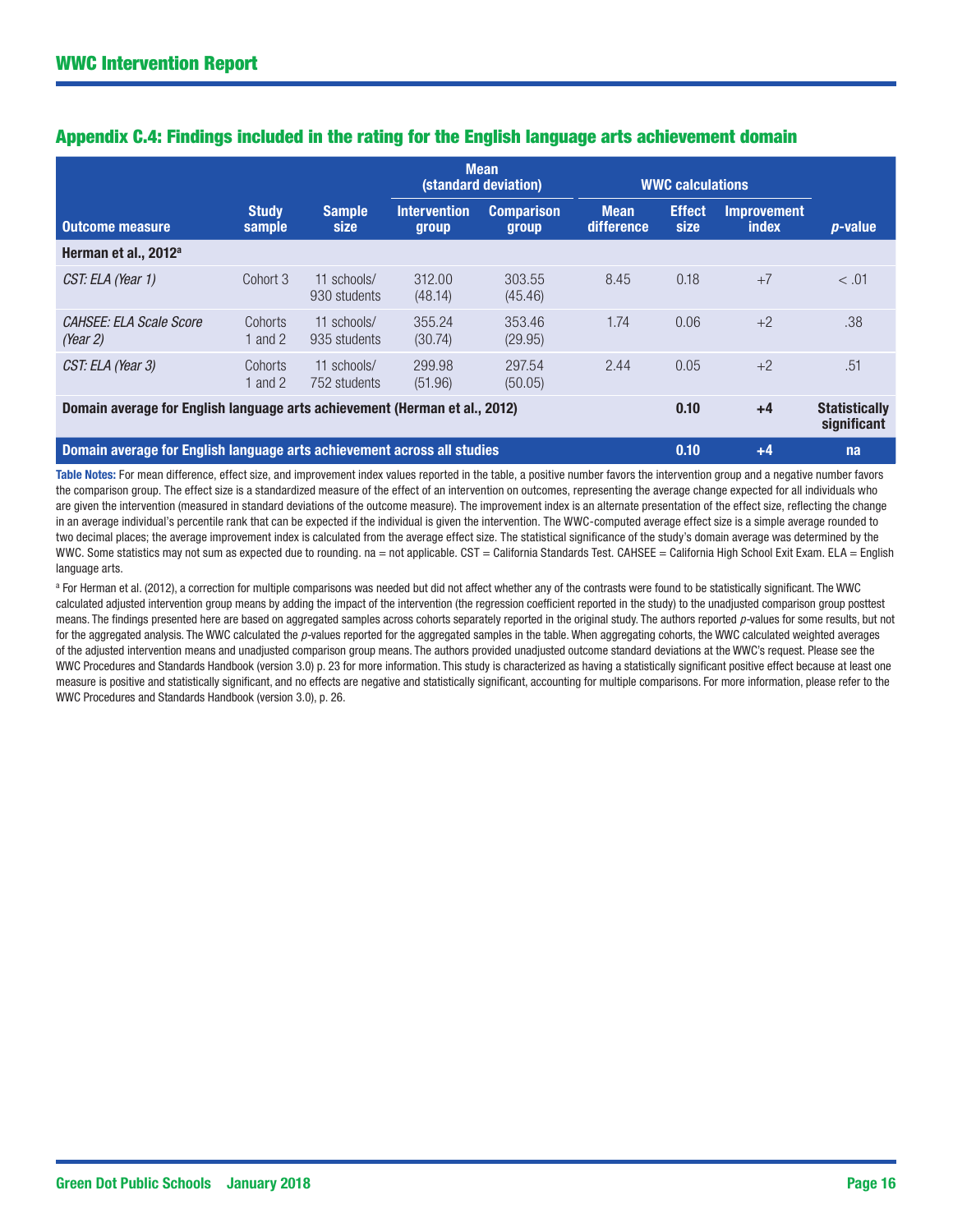| Appendix D.1: Description of supplemental findings for the mathematics achievement domain |  |  |  |  |
|-------------------------------------------------------------------------------------------|--|--|--|--|
|-------------------------------------------------------------------------------------------|--|--|--|--|

|                                                    |                        |                             |                              | <b>Mean</b><br>(standard deviation) |                           | <b>WWC calculations</b> |                                    |            |
|----------------------------------------------------|------------------------|-----------------------------|------------------------------|-------------------------------------|---------------------------|-------------------------|------------------------------------|------------|
| <b>Outcome measure</b>                             | <b>Study</b><br>sample | <b>Sample</b><br>size       | <b>Intervention</b><br>group | <b>Comparison</b><br>group          | <b>Mean</b><br>difference | <b>Effect</b><br>size   | <b>Improvement</b><br><b>index</b> | $p$ -value |
| Herman et al., 2012 <sup>a</sup>                   |                        |                             |                              |                                     |                           |                         |                                    |            |
| CST: Algebra I (Year 1)                            | Cohort 1               | 5 schools/<br>278 students  | 278.82<br>(51.53)            | 264.12<br>(32.24)                   | 14.70                     | 0.34                    | $+13$                              | < .01      |
| CST: Algebra I (Year 1)                            | Cohort 2               | 11 schools/<br>714 students | 266.70<br>(35.00)            | 267.00<br>(35.00)                   | $-0.30$                   | $-0.01$                 | $\boldsymbol{0}$                   | .90        |
| CST: Algebra I (Year 1)                            | Cohort 2<br>alternate  | 11 schools/<br>795 students | 266.88<br>(36.04)            | 266.11<br>(34.05)                   | 0.77                      | 0.02                    | $+1$                               | .74        |
| CST: Algebra I (Year 1)                            | Cohort 3               | 11 schools/<br>726 students | 288.09<br>(55.12)            | 264.35<br>(31.77)                   | 23.74                     | 0.52                    | $+20$                              | < .01      |
| CST: Geometry (Year 1)                             | Cohort 1               | 5 schools/<br>47 students   | 300.94<br>(44.45)            | 273.83<br>(49.88)                   | 27.11                     | 0.57                    | $+21$                              | .01        |
| CST: Geometry (Year 1)                             | Cohort 3               | 11 schools/<br>179 students | 280.66<br>(47.98)            | 274.32<br>(33.69)                   | 6.34                      | 0.16                    | $+6$                               | .16        |
| <b>CAHSEE: Math Scale Score</b><br>(Year 2)        | Cohort 1               | 5 schools/<br>228 students  | 358.62<br>(33.34)            | 357.56<br>(28.04)                   | 1.06                      | 0.03                    | $+1$                               | .75        |
| <b>CAHSEE: Math Scale Score</b><br>(Year $2$ )     | Cohort 2               | 11 schools/<br>699 students | 362.47<br>(33.00)            | 354.00<br>(29.00)                   | 8.47                      | 0.27                    | $+11$                              | < .01      |
| <b>CAHSEE: Math Scale Score</b><br>(Year 2)        | Cohort 2<br>alternate  | 11 schools/<br>719 students | 361.73<br>(32.86)            | 354.74<br>(29.21)                   | 6.99                      | 0.22                    | $+9$                               | < .01      |
| CAHSEE: % Passed math on<br>first attempt (Year 2) | Cohort 1               | 5 schools/<br>228 students  | 57<br>(na)                   | 59<br>(na)                          | $-2$                      | $-0.04$                 | $-2$                               | .70        |
| CAHSEE: % Passed math on<br>first attempt (Year 2) | Cohort 2               | 11 schools/<br>724 students | 59<br>(na)                   | 51<br>(na)                          | 8                         | 0.15                    | $+6$                               | .02        |
| CAHSEE: % Passed math on<br>first attempt (Year 2) | Cohort 2<br>alternate  | 11 schools/<br>726 students | 61<br>(na)                   | 55<br>(na)                          | 6                         | 0.12                    | $+5$                               | .06        |
| CAHSEE: % Ever passed<br>math (Year 3)             | Cohort 1               | 5 schools/<br>187 students  | 84<br>(na)                   | 70<br>(na)                          | 14                        | 0.33                    | $+13$                              | .02        |
| CAHSEE: % Ever passed<br>math (Year 3)             | Cohort 2<br>alternate  | 11 schools/<br>616 students | 82<br>(na)                   | 73<br>(na)                          | 9                         | 0.22                    | $+9$                               | < .01      |
| CST: Algebra II (Year 2)                           | Cohort 2               | 11 schools/<br>229 students | 267.99<br>(48.00)            | 257.00<br>(42.00)                   | 10.99                     | 0.24                    | $+10$                              | .02        |
| CST: Algebra II (Year 2)                           | Cohort 2<br>alternate  | 11 schools/<br>247 students | 268.16<br>(47.34)            | 256.79<br>(41.49)                   | 11.37                     | 0.25                    | $+10$                              | .02        |
| CST: Geometry (Year 2)                             | Cohort 1               | 5 schools/<br>151 students  | 257.38<br>(32.98)            | 244.31<br>(22.69)                   | 13.07                     | 0.45                    | $+17$                              | .01        |
| CST: Geometry (Year 2)                             | Cohort 2               | 11 schools/<br>408 students | 255.12<br>(31.00)            | 252.00<br>(31.00)                   | 3.12                      | 0.10                    | $+4$                               | .26        |
| CST: Geometry (Year 2)                             | Cohort 2<br>alternate  | 11 schools/<br>446 students | 255.23<br>(30.51)            | 251.93<br>(29.51)                   | 3.30                      | 0.11                    | $+4$                               | .22        |
| CST: Algebra II (Year 3)                           | Cohort 1               | 5 schools/<br>106 students  | 247.30<br>(27.47)            | 243.64<br>(25.38)                   | 3.66                      | 0.14                    | $+5$                               | .48        |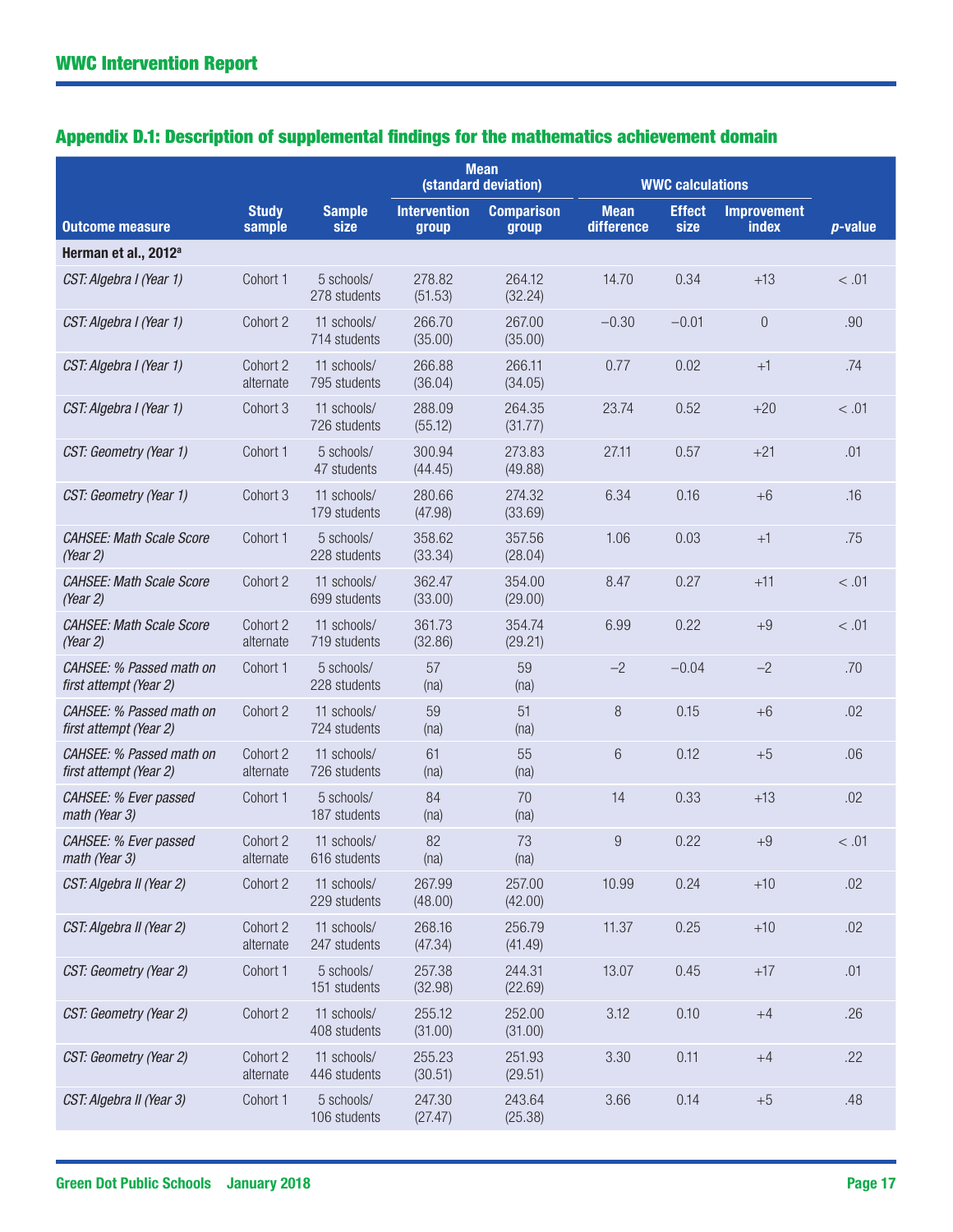|                                                     |                        |                                  |                              | <b>Mean</b><br>(standard deviation) |                           | <b>WWC calculations</b> |                                    |                 |
|-----------------------------------------------------|------------------------|----------------------------------|------------------------------|-------------------------------------|---------------------------|-------------------------|------------------------------------|-----------------|
| <b>Outcome measure</b>                              | <b>Study</b><br>sample | <b>Sample</b><br>size            | <b>Intervention</b><br>group | <b>Comparison</b><br>group          | <b>Mean</b><br>difference | <b>Effect</b><br>size   | <b>Improvement</b><br><b>index</b> | <i>p</i> -value |
| CST: Algebra II (Year 3)                            | Cohort 2<br>alternate  | 11 schools/<br>316 students      | 255.34<br>(35.89)            | 242.90<br>(31.83)                   | 12.44                     | 0.36                    | $+14$                              | < 0.01          |
| <b>CST: Summative Math</b><br>(Year $3$ )           | Cohort 1               | 5 schools/<br>50 students        | 273.67<br>(63.43)            | 243.83<br>(52.60)                   | 29.84                     | 0.50                    | $+19$                              | .04             |
| CST: Summative Math<br>(Year $3$ )                  | Cohort 2               | 11 schools/<br>139 students      | 270.80<br>(48.00)            | 244.00<br>(38.00)                   | 26.80                     | 0.61                    | $+23$                              | < .01           |
| CST: Summative Math<br>(Year $3$ )                  | Cohort 2<br>alternate  | 11 schools/<br>151 students      | 269.89<br>(46.77)            | 247.65<br>(43.38)                   | 22.24                     | 0.49                    | $+19$                              | < 0.01          |
| CAHSEE: % Ever passed<br>math (Year 4)              | Cohort 1               | 5 schools/<br>166 students       | 90<br>(na)                   | 92<br>(na)                          | $-2$                      | $-0.07$                 | $-3$                               | .44             |
| CAHSEE: % Ever passed<br>math (Year 4)              | Cohort 2               | 11 schools/<br>496 students      | 96<br>(na)                   | 91<br>(na)                          | 5                         | 0.20                    | $+8$                               | .03             |
| CAHSEE: % Ever passed<br>math (Year 1 entry sample) | Cohort 2               | 11 schools/<br>1,024<br>students | 69<br>(na)                   | 61<br>(na)                          | 8                         | 0.17                    | $+7$                               | .01             |

Table Notes: The supplemental findings presented in this table are additional findings from studies in this report that meet WWC design standards with or without reservations, but do not factor into the determination of the intervention rating. For mean difference, effect size, and improvement index values reported in the table, a positive number favors the intervention group and a negative number favors the comparison group. The effect size is a standardized measure of the effect of an intervention on outcomes, representing the average change expected for all individuals who are given the intervention (measured in standard deviations of the outcome measure). The improvement index is an alternate presentation of the effect size, reflecting the change in an average individual's percentile rank that can be expected if the individual is given the intervention. Some statistics may not sum as expected due to rounding. na = not applicable. CST = California Standards Test. CAHSEE = California High School Exit Exam.

a For Herman et al. (2012), a correction for multiple comparisons was needed and resulted in a change in the statistical significance for one finding: the author-reported *p-*value for CST: Summative Math (Year 3) for Cohort 1 was .041, and the WWC-computed critical *p-*value was .032. Therefore, the WWC does not find the result for this finding to be statistically significant. The *p*-values presented here were reported in the original study. The WWC calculated adjusted intervention group means by adding the impact of the intervention (the regression coefficient from the authors' adjusted model) to the unadjusted comparison group posttest means. The authors provided unadjusted outcome standard deviations at the WWC's request. Please see the WWC Procedures and Standards Handbook (version 3.0) p. 23 for more information.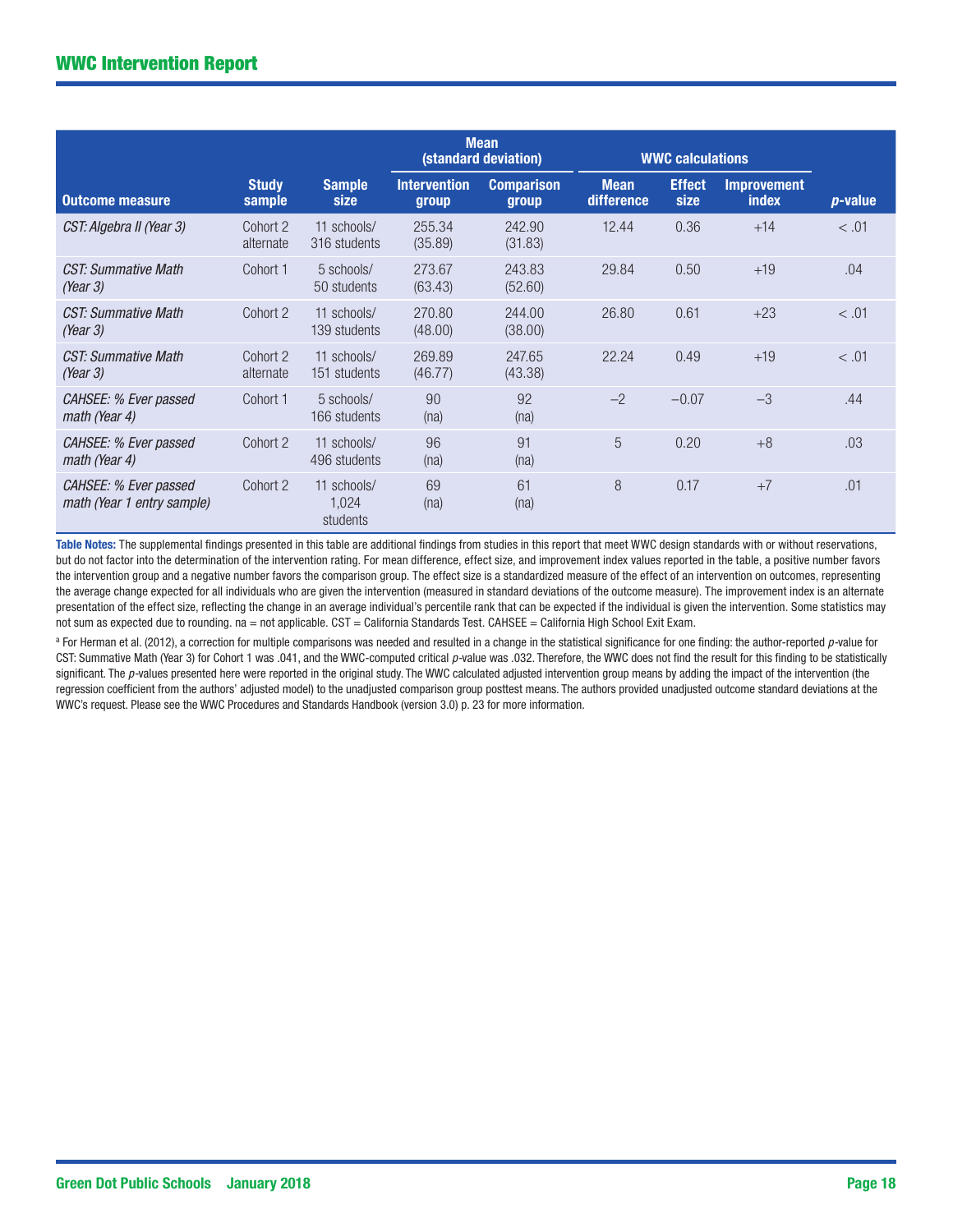|                                     |                        |                             |                              | <b>Mean</b><br>(standard deviation) |                           | <b>WWC calculations</b> |                             |            |
|-------------------------------------|------------------------|-----------------------------|------------------------------|-------------------------------------|---------------------------|-------------------------|-----------------------------|------------|
| <b>Outcome measure</b>              | <b>Study</b><br>sample | <b>Sample</b><br>size       | <b>Intervention</b><br>group | <b>Comparison</b><br><b>group</b>   | <b>Mean</b><br>difference | <b>Effect</b><br>size   | <b>Improvement</b><br>index | $p$ -value |
| Herman et al., 2012 <sup>a</sup>    |                        |                             |                              |                                     |                           |                         |                             |            |
| % Graduated: Year 4 Sample          | Cohort 1               | 5 schools/<br>166 students  | 79<br>(na)                   | 55<br>(na)                          | 24                        | 0.52                    | $+20$                       | < .01      |
| % Graduated: Year 4 Sample          | Cohort 2               | 11 schools/<br>496 students | 88<br>(na)                   | 70<br>(na)                          | 18                        | 0.44                    | $+17$                       | < .01      |
| % Graduated w/A-G:<br>Year 4 Sample | Cohort 1               | 5 schools/<br>166 students  | 47<br>(na)                   | 13<br>(na)                          | 34                        | 0.78                    | $+28$                       | < 0.01     |
| % Graduated w/A-G:<br>Year 4 Sample | Cohort 2               | 11 schools/<br>496 students | 44<br>(na)                   | 27<br>(na)                          | 17                        | 0.36                    | $+14$                       | < .01      |

#### Appendix D.2: Description of supplemental findings for the school progression domain

Table Notes: The supplemental findings presented in this table are additional findings from studies in this report that meet WWC design standards with or without reservations, but do not factor into the determination of the intervention rating. For mean difference, effect size, and improvement index values reported in the table, a positive number favors the intervention group and a negative number favors the comparison group. The effect size is a standardized measure of the effect of an intervention on outcomes, representing the average change expected for all individuals who are given the intervention (measured in standard deviations of the outcome measure). The improvement index is an alternate presentation of the effect size, reflecting the change in an average individual's percentile rank that can be expected if the individual is given the intervention. Some statistics may not sum as expected due to rounding.  $na = not$  applicable.

<sup>a</sup> For Herman et al. (2012), a correction for multiple comparisons was needed but did not affect whether any of the contrasts were found to be statistically significant. The *p*-values presented here were reported in the original study. The WWC calculated adjusted intervention group means by adding the impact of the intervention (the regression coefficient from the authors' adjusted model) to the unadjusted comparison group posttest. The authors provided unadjusted outcome standard deviations at the WWC's request. Please see the WWC Procedures and Standards Handbook (version 3.0) p. 23 for more information.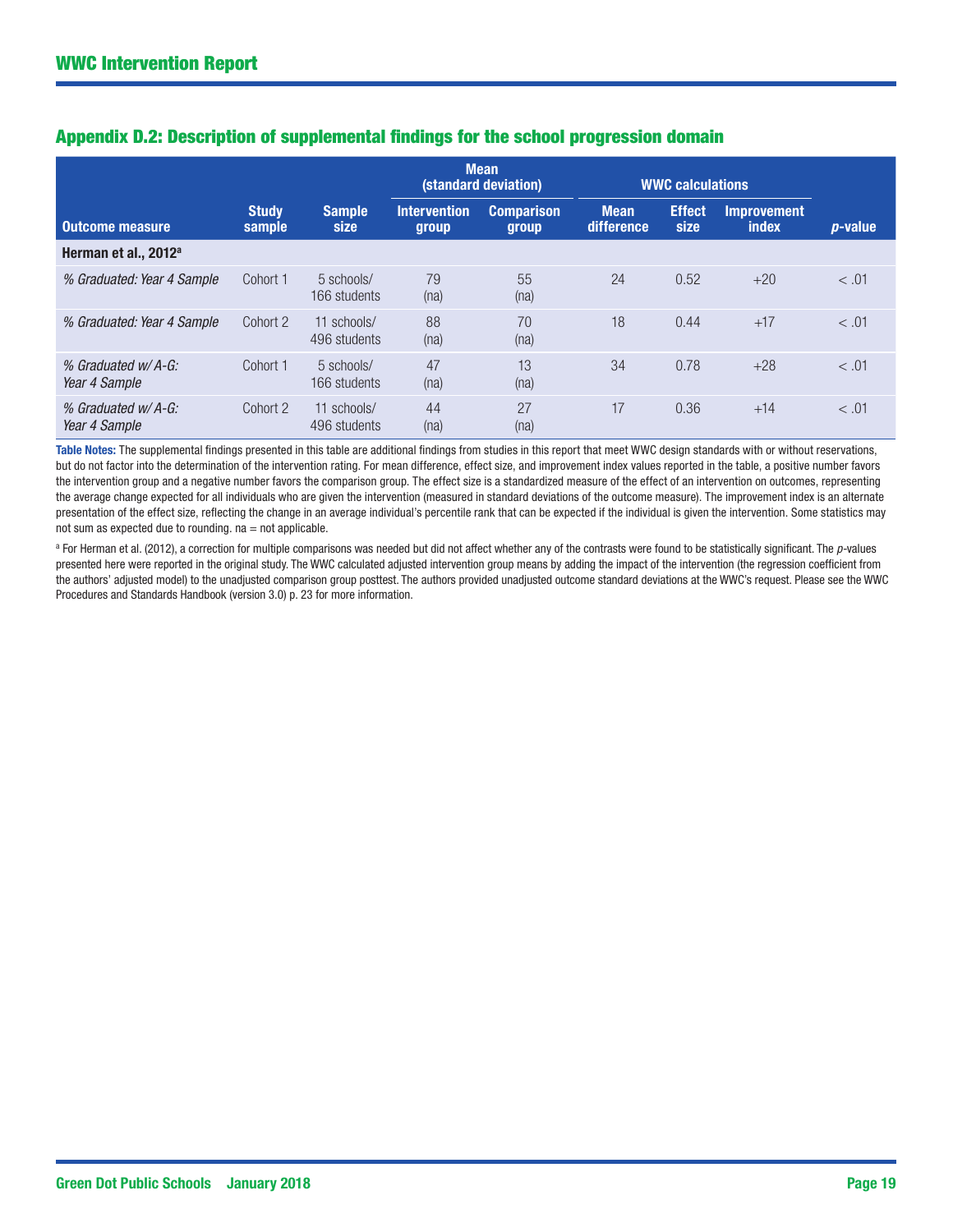|                                  |                        |                             |                              | <b>Mean</b><br>(standard deviation) |                           | <b>WWC calculations</b> |                                    |            |
|----------------------------------|------------------------|-----------------------------|------------------------------|-------------------------------------|---------------------------|-------------------------|------------------------------------|------------|
| <b>Outcome measure</b>           | <b>Study</b><br>sample | <b>Sample</b><br>size       | <b>Intervention</b><br>group | <b>Comparison</b><br>group          | <b>Mean</b><br>difference | <b>Effect</b><br>size   | <b>Improvement</b><br><b>index</b> | $p$ -value |
| Herman et al., 2012 <sup>a</sup> |                        |                             |                              |                                     |                           |                         |                                    |            |
| School attendance: Year 1        | Cohort 1               | 5 schools/<br>330 students  | 0.93<br>(0.10)               | 0.93<br>(0.07)                      | 0.00                      | 0.00                    | $\overline{0}$                     | .99        |
| School attendance: Year 1        | Cohort 2               | 11 schools/<br>888 students | 0.93<br>(0.08)               | 0.93<br>(0.08)                      | 0.00                      | 0.00                    | $\overline{0}$                     | .66        |
| School attendance: Year 1        | Cohort 2<br>alternate  | 11 schools/<br>978 students | 0.92<br>(0.08)               | 0.92<br>(0.08)                      | 0.00                      | 0.00                    | $\overline{0}$                     | .90        |
| School attendance: Year 2        | Cohort 1               | 5 schools/<br>242 students  | 0.93<br>(0.13)               | 0.94<br>(0.05)                      | $-0.01$                   | $-0.10$                 | $-4$                               | .43        |
| School attendance: Year 2        | Cohort 2               | 11 schools/<br>718 students | 0.93<br>(nr)                 | 0.93<br>(nr)                        | 0.00                      | na                      | na                                 | .87        |
| School attendance: Year 2        | Cohort 2<br>alternate  | 11 schools/<br>779 students | 0.93<br>(0.11)               | 0.93<br>(0.08)                      | 0.00                      | 0.00                    | $\overline{0}$                     | .54        |
| School attendance: Year 3        | Cohort 1               | 5 schools/<br>187 students  | 0.95<br>(0.06)               | 0.93<br>(0.07)                      | 0.02                      | 0.31                    | $+12$                              | .04        |
| School attendance: Year 3        | Cohort 2               | 11 schools/<br>564 students | 0.94<br>(0.07)               | 0.94<br>(0.07)                      | 0.00                      | 0.00                    | $\overline{0}$                     | .94        |
| School attendance: Year 3        | Cohort 2<br>alternate  | 11 schools/<br>622 students | 0.93<br>(0.08)               | 0.93<br>(0.08)                      | 0.00                      | 0.00                    | $\overline{0}$                     | .48        |
| School attendance: Year 4        | Cohort 1               | 5 schools/<br>166 students  | 0.94<br>(0.08)               | 0.91<br>(0.09)                      | 0.03                      | 0.35                    | $+14$                              | .04        |
| School attendance: Year 4        | Cohort 2               | 11 schools/<br>496 students | 0.94<br>(0.07)               | 0.93<br>(0.08)                      | 0.01                      | 0.13                    | $+5$                               | .02        |

#### Appendix D.3: Description of supplemental findings for the school attendance domain

Table Notes: The supplemental findings presented in this table are additional findings from studies in this report that meet WWC design standards with or without reservations, but do not factor into the determination of the intervention rating. For mean difference, effect size, and improvement index values reported in the table, a positive number favors the intervention group and a negative number favors the comparison group. The effect size is a standardized measure of the effect of an intervention on outcomes, representing the average change expected for all individuals who are given the intervention (measured in standard deviations of the outcome measure). The improvement index is an alternate presentation of the effect size, reflecting the change in an average individual's percentile rank that can be expected if the individual is given the intervention. Some statistics may not sum as expected due to rounding. nr = not reported.

a For Herman et al. (2012), a correction for multiple comparisons was needed and resulted in a change in the statistical significance for three findings: the author-reported *p-*value for Student attendance: Year 3 for Cohort 1 was .043, and the WWC-computed critical *p-*value was .014; the author-reported *p-*value for Student attendance: Year 4 for Cohort 1 was .036, and the WWC-computed critical *p-*value was .009; the author-reported *p-*value for Student attendance: Year 4 for Cohort 2 was .024, and the WWC-computed critical *p-*value was .005. Therefore, the WWC does not find the result for any of these three findings to be statistically significant. The WWC calculated adjusted intervention group means by adding the impact of the intervention (the regression coefficient from the authors' adjusted model) to the unadjusted comparison group posttest. The authors provided unadjusted outcome standard deviations at the WWC's request. Please see the WWC Procedures and Standards Handbook (version 3.0) p. 23 for more information. The authors did not provide standard deviations for the Student attendance: Year 2 outcome for Cohort 2, so the WWC cannot calculate an effect size.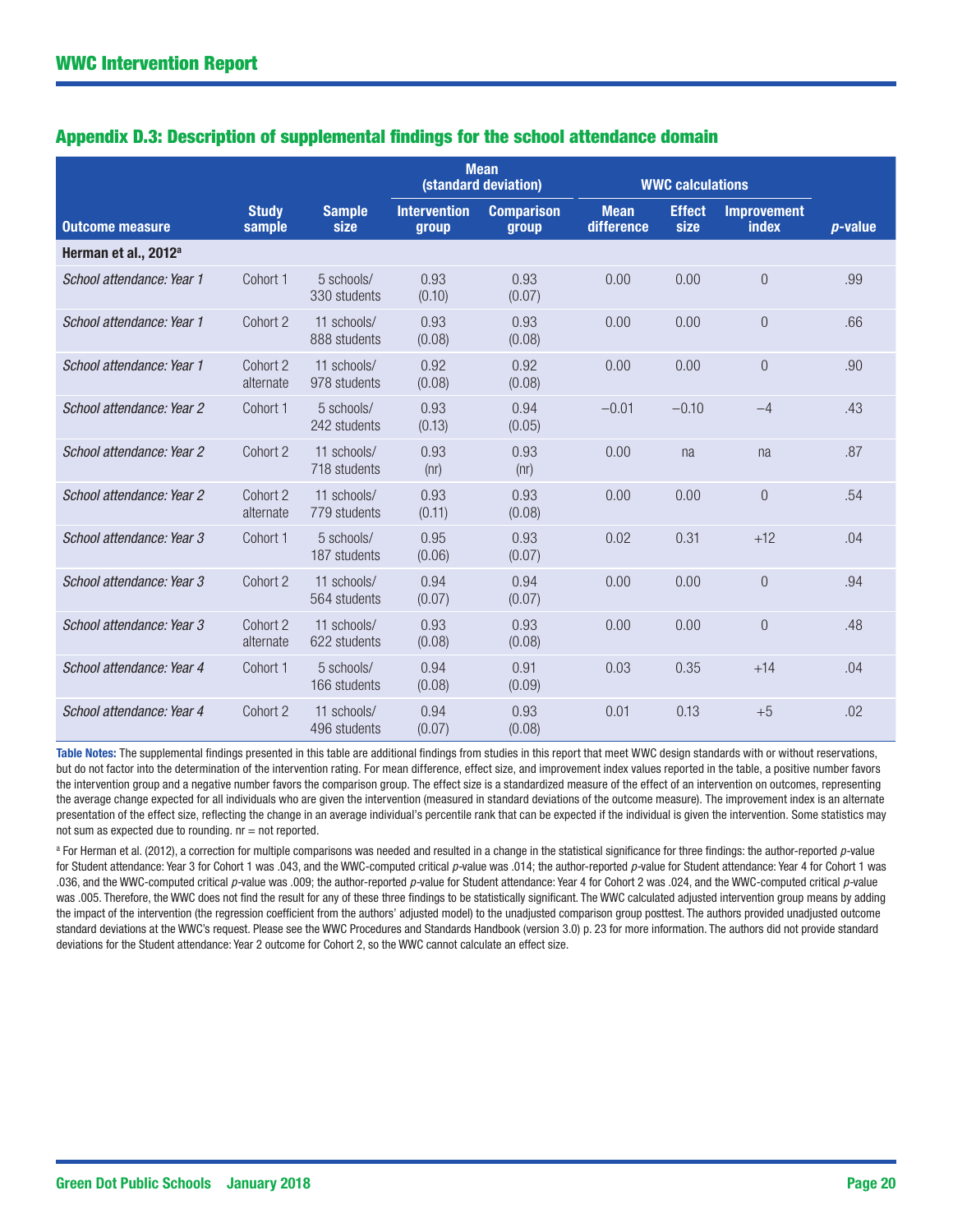## Appendix D.4: Description of supplemental findings for the English language arts achievement domain

|                                                     |                        |                                  |                              | <b>Mean</b><br>(standard deviation) |                           | <b>WWC calculations</b> |                                    |            |
|-----------------------------------------------------|------------------------|----------------------------------|------------------------------|-------------------------------------|---------------------------|-------------------------|------------------------------------|------------|
| <b>Outcome measure</b>                              | <b>Study</b><br>sample | <b>Sample</b><br>size            | <b>Intervention</b><br>group | <b>Comparison</b><br>group          | <b>Mean</b><br>difference | <b>Effect</b><br>size   | <b>Improvement</b><br><b>index</b> | $p$ -value |
| Herman et al., 2012 <sup>a</sup>                    |                        |                                  |                              |                                     |                           |                         |                                    |            |
| CST: ELA (Year 1)                                   | Cohort 1               | 5 schools/<br>330 students       | 314.72<br>(41.50)            | 305.50<br>(47.40)                   | 9.22                      | 0.21                    | $+8$                               | < .01      |
| CST: ELA (Year 1)                                   | Cohort 2               | 11 schools/<br>888 students      | 304.42<br>(44.00)            | 301.00<br>(44.00)                   | 3.42                      | 0.08                    | $+3$                               | .07        |
| CST: ELA (Year 1)                                   | Cohort 2<br>alternate  | 11 schools/<br>978 students      | 304.50<br>(43.92)            | 301.57<br>(43.74)                   | 2.93                      | 0.07                    | $+3$                               | .10        |
| CAHSEE: ELA Scale Score<br>(Year 2)                 | Cohort 1               | 5 schools/<br>230 students       | 353.00<br>(29.77)            | 354.94<br>(29.86)                   | $-1.94$                   | $-0.07$                 | $-3$                               | .47        |
| <b>CAHSEE: ELA Scale Score</b><br>(Year 2)          | Cohort 2               | 11 schools/<br>705 students      | 355.94<br>(31.00)            | 353.00<br>(30.00)                   | 2.94                      | 0.10                    | $+4$                               | .06        |
| <b>CAHSEE: ELA Scale Score</b><br>(Year 2)          | Cohort 2<br>alternate  | 11 schools/<br>725 students      | 357.53<br>(30.23)            | 353.74<br>(31.01)                   | 3.79                      | 0.12                    | $+5$                               | .01        |
| CAHSEE: % Passed ELA on<br>first attempt (Year 2)   | Cohort 1               | 5 schools/<br>230 students       | 54<br>(na)                   | 62<br>(na)                          | $-8$                      | $-0.16$                 | $-6$                               | .16        |
| CAHSEE: % Passed ELA on<br>first attempt (Year 2)   | Cohort 2               | 11 schools/<br>724 students      | 59<br>(na)                   | 51<br>(na)                          | 8                         | 0.15                    | $+6$                               | .01        |
| CAHSEE: % Passed ELA on<br>first attempt (Year 2)   | Cohort 2<br>alternate  | 11 schools/<br>725 students      | 60<br>(na)                   | 54<br>(na)                          | 6                         | 0.12                    | $+5$                               | .04        |
| CST: ELA (Year 2)                                   | Cohort 1               | 5 schools/<br>242 students       | 303.29<br>(46.74)            | 300.01<br>(47.25)                   | 3.28                      | 0.07                    | $+3$                               | .44        |
| CST: ELA (Year 2)                                   | Cohort 2               | 11 schools/<br>724 students      | 299.82<br>(47.00)            | 296.00<br>(43.00)                   | 3.82                      | 0.09                    | $+3$                               | .10        |
| CST: ELA (Year 2)                                   | Cohort 2<br>alternate  | 11 schools/<br>786 students      | 299.13<br>(46.76)            | 295.14<br>(43.80)                   | 3.99                      | 0.09                    | $+4$                               | .07        |
| CST: ELA (Year 3)                                   | Cohort 1               | 5 schools/<br>188 students       | 291.77<br>(51.35)            | 296.15<br>(50.43)                   | $-4.38$                   | $-0.09$                 | $-3$                               | .44        |
| CST: ELA (Year 3)                                   | Cohort 2               | 11 schools/<br>564 students      | 302.71<br>(52.00)            | 298.00<br>(50.00)                   | 4.71                      | 0.09                    | $+4$                               | .11        |
| CST: ELA (Year 3)                                   | Cohort 2<br>alternate  | 11 schools/<br>622 students      | 301.52<br>(52.06)            | 298.48<br>(49.44)                   | 3.04                      | 0.06                    | $+2$                               | .40        |
| CAHSEE: % Ever passed ELA<br>(Year 3)               | Cohort 1               | 5 schools/<br>187 students       | 76<br>(na)                   | 73<br>(na)                          | 3                         | 0.07                    | $+3$                               | .59        |
| CAHSEE: % Ever passed ELA<br>(Year $3$ <sup>b</sup> | Cohort 2<br>alternate  | 11 schools/<br>616 students      | 79<br>(na)                   | 73<br>(na)                          | $6\,$                     | 0.14                    | $+6$                               | .01        |
| CAHSEE: % Ever passed ELA<br>(Year 4)               | Cohort 1               | 5 schools/<br>166 students       | 86<br>(na)                   | 90<br>(na)                          | $-4$                      | $-0.12$                 | $-5$                               | .35        |
| CAHSEE: % Ever passed ELA<br>(Year 4)               | Cohort 2               | 11 schools/<br>496 students      | 94<br>(na)                   | 90<br>(na)                          | 4                         | 0.14                    | $+6$                               | $.07$      |
| CAHSEE: % Ever passed ELA<br>(Year 1 entry sample)  | Cohort 2               | 11 schools/<br>1,024<br>students | 69<br>(na)                   | 61<br>(na)                          | $\,8\,$                   | 0.17                    | $+7$                               | < 0.01     |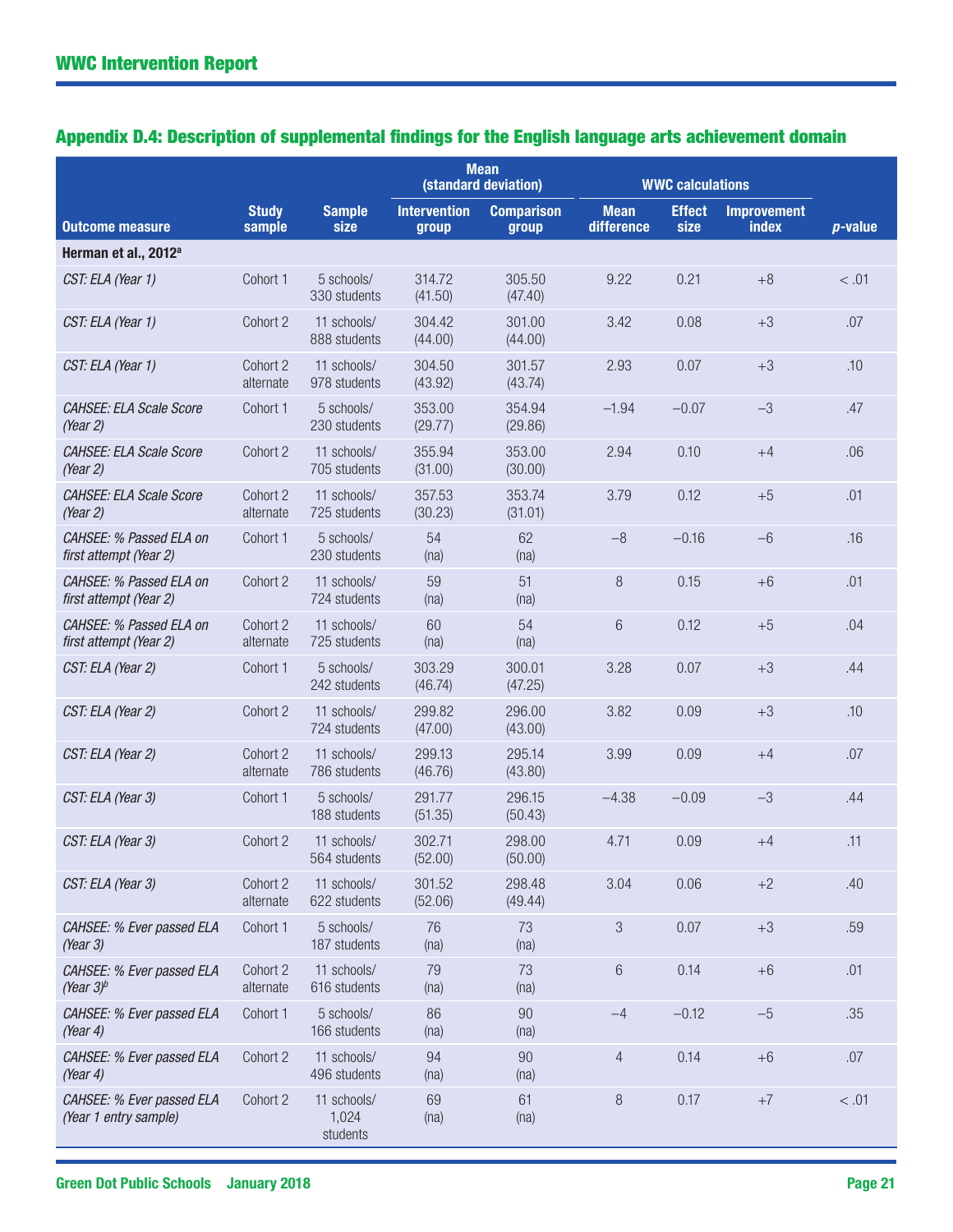Table Notes: The supplemental findings presented in this table are additional findings from studies in this report that meet WWC design standards with or without reservations, but do not factor into the determination of the intervention rating. For mean difference, effect size, and improvement index values reported in the table, a positive number favors the intervention group and a negative number favors the comparison group. The effect size is a standardized measure of the effect of an intervention on outcomes, representing the average change expected for all individuals who are given the intervention (measured in standard deviations of the outcome measure). The improvement index is an alternate presentation of the effect size, reflecting the change in an average individual's percentile rank that can be expected if the individual is given the intervention. Some statistics may not sum as expected due to rounding. na = not applicable. CST = California Standards Test. CAHSEE = California High School Exit Exam. ELA = English language arts.

a For Herman et al. (2012), a correction for multiple comparisons was needed and resulted in a change in the statistical significance for four findings: the author-reported *p-*value for CAHSEE: ELA scale score (Year 2) for the alternate Cohort 2 outcome was .014, and the WWC-computed critical *p-*value was .013; the author-reported *p-*value for the CAHSEE: % Passed ELA on the first attempt (Year 2) for Cohort 2 outcome was .012, and the WWC-computed critical *p*-value was .010; the author-reported *p*-value for the CAHSEE: % Passed ELA on the first attempt (Year 2) for the alternate Cohort 2 outcome was .035, and the WWC-computed critical *p-*value was .015; the author-reported *p-*value for the CAHSEE: % Ever Passed ELA (Year 3) for the alternate Cohort 2 outcome was .008, and the WWC-computed critical *p*-value was .0075. Therefore, the WWC does not find the result for any of these four outcomes to be statistically significant. The *p-*values presented here were reported in the original study. The WWC calculated adjusted intervention group means by adding the impact of the intervention (the regression coefficient from the authors' adjusted model) to the unadjusted comparison group posttest. The authors provided unadjusted outcome standard deviations at the WWC's request. Please see the WWC Procedures and Standards Handbook (version 3.0) p. 23 for more information.

b In response to an author query for Herman et al. (2012), the authors provided a corrected sample size different from what was originally published. The study originally reported the intervention sample size was 308 for this outcome, but updated the sample to 309 in their response to the query. The updated number is included here.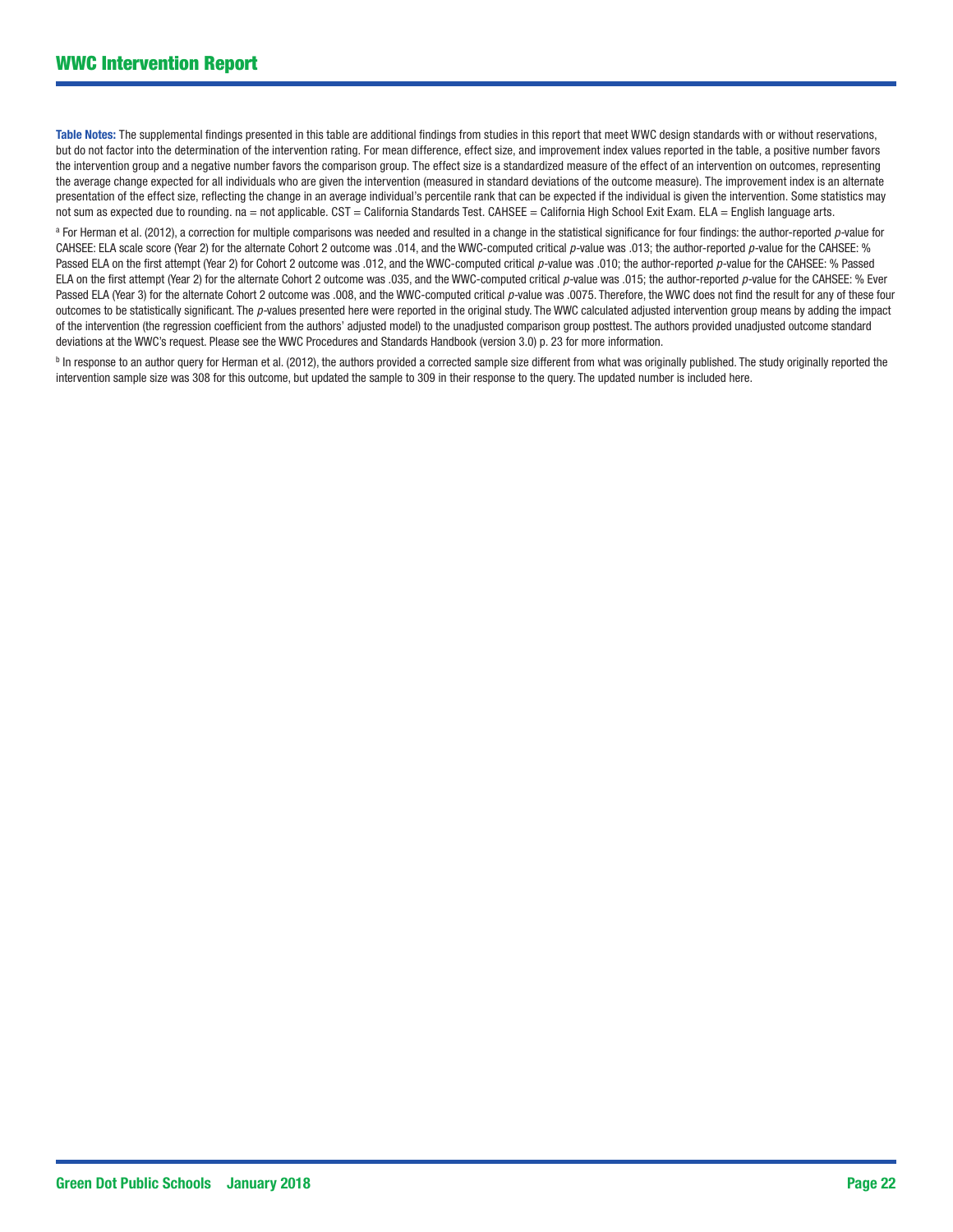#### Endnotes

1 The descriptive information for this intervention comes from publicly available sources: the intervention website (*Green Dot Public Schools* website at [http://greendot.org/about/,](http://greendot.org/about/) downloaded in April 2017) and Dillon, S. (2010, June). *School is turned around, but cost gives pause*. Retrieved from <http://www.nytimes.com/>). The What Works Clearinghouse (WWC) requests developers review the intervention description sections for accuracy from their perspective. The WWC provided the developer with the intervention description in April 2017; however, the WWC did not receive a response. Further verification of the accuracy of the descriptive information for this intervention is beyond the scope of this review.

<sup>2</sup> The literature search reflects documents publicly available by February 2017. Reviews of the studies in this report used the standards from the WWC Procedures and Standards Handbook (version 3.0) and the Charter Schools review protocol (version 3.0). The evidence presented in this report is based on available research. Findings and conclusions could change as new research becomes available.

<sup>3</sup> Please see the Charter Schools review protocol (version 3.0) for a list of all outcome domains.

4 For criteria used to determine the rating of effectiveness and extent of evidence, see the WWC Rating Criteria on p. 24. These improvement index numbers show the average and range of individual-level improvement indices for all findings across the studies.

<sup>5</sup> The sample sizes reported here represent the largest non-overlapping samples of students from Cohorts 1, 2, and 3 in each domain across findings that contribute to the intervention rating (i.e., those reported in Appendix C).

<sup>6</sup> Please see the Charter Schools review protocol (version 3.0) for details on the types of interventions that are eligible for review. A study of the effectiveness of an individual charter school is eligible to be included in a review of the evidence of the effectiveness of an individual charter school, but is not eligible to be included in a review of the evidence of the effectiveness of a named CMO or charter network, like *Green Dot Public Schools.*

 $7$  The findings from Cohort 2 that contribute to the effectiveness rating are based on a sample with 4 years of outcomes available (results presented in Rickles et al., 2013). Findings from Cohort 2 based on an alternate sample with only 3 years of outcomes (results presented in Herman et al., 2012) are reported as supplemental findings, which do not contribute to the effectiveness rating in this intervention report. These alternate findings for Cohort 2 are reported in Appendix D.

<sup>8</sup> The 10 student outcome domains are: mathematics achievement, English language arts achievement, science achievement, social studies achievement, general achievement, social-emotional competence, disciplinary experiences, student attendance, student progression, and earnings in adulthood.

9 Students take mathematics CST exams in different subjects each year. For example, students who take the Algebra I exam in Year 1 generally take the Geometry exam in Year 2, while other students take Geometry in Year 1 and Algebra II in Year 2. Because the set of students that take each exam differs by year, the subject-specific tests contribute to the effectiveness rating in each year they are given.

#### Recommended Citation

What Works Clearinghouse, Institute of Education Sciences, U.S. Department of Education. (2018, January). *Charter Schools intervention report: Green Dot Public Schools.* Retrieved from<http://whatworks.ed.gov>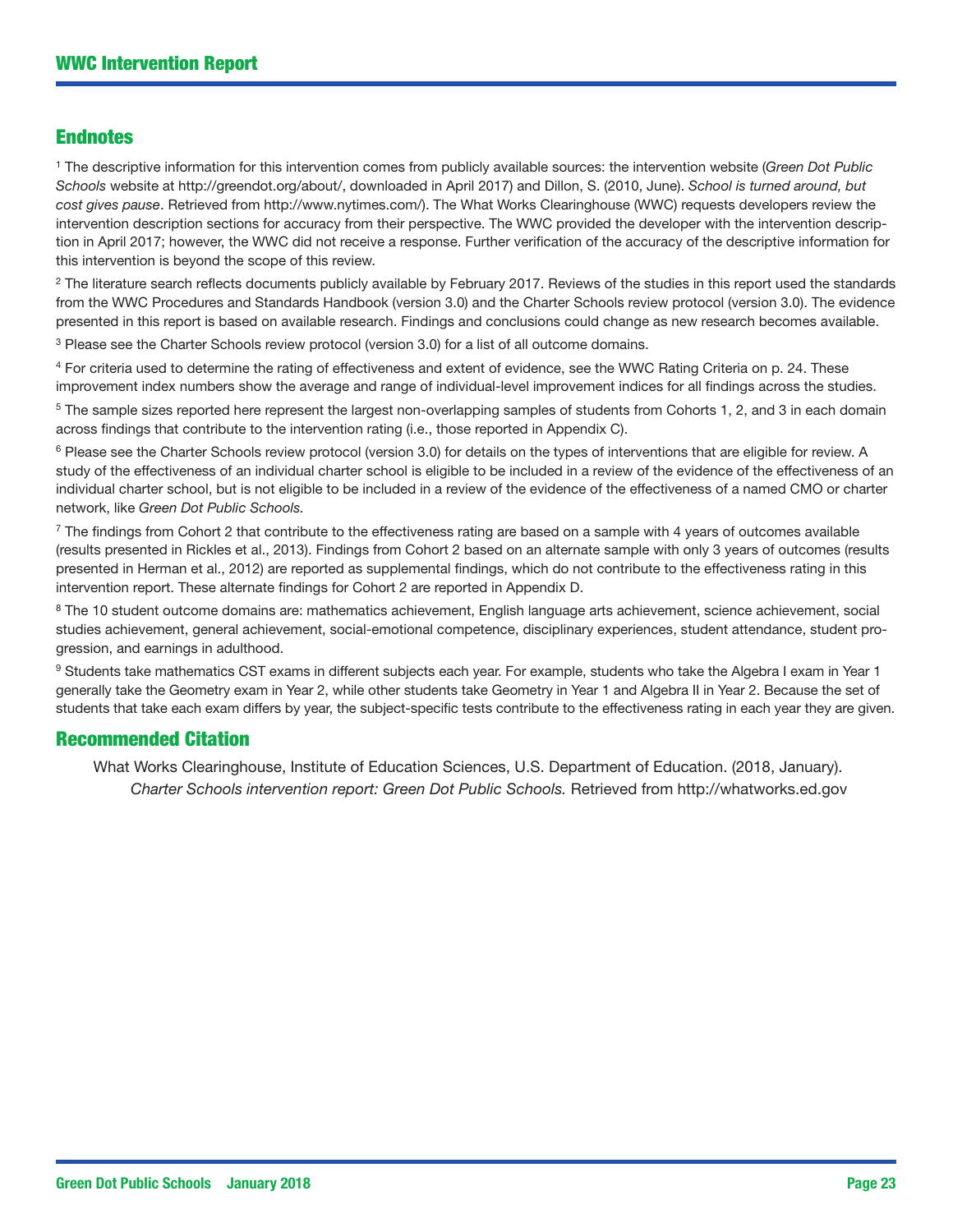#### WWC Rating Criteria

### Criteria used to determine the rating of a study

| <b>Study rating</b>                                      | <b>Criteria</b>                                                                                                                                                                     |
|----------------------------------------------------------|-------------------------------------------------------------------------------------------------------------------------------------------------------------------------------------|
| Meets WWC group design<br>standards without reservations | A study that provides strong evidence for an intervention's effectiveness, such as a well-implemented RCT.                                                                          |
| Meets WWC group design<br>standards with reservations    | A study that provides weaker evidence for an intervention's effectiveness, such as a QED or an RCT with high<br>attrition that has established equivalence of the analytic samples. |

#### Criteria used to determine the rating of effectiveness for an intervention

| <b>Rating of effectiveness</b>      | <b>Criteria</b>                                                                                                                                                                                                                                                                                                                                                                                                                                                                                                                                                                      |
|-------------------------------------|--------------------------------------------------------------------------------------------------------------------------------------------------------------------------------------------------------------------------------------------------------------------------------------------------------------------------------------------------------------------------------------------------------------------------------------------------------------------------------------------------------------------------------------------------------------------------------------|
| <b>Positive effects</b>             | Two or more studies show statistically significant positive effects, at least one of which met WWC group design<br>standards without reservations, AND<br>No studies show statistically significant or substantively important negative effects.                                                                                                                                                                                                                                                                                                                                     |
| <b>Potentially positive effects</b> | At least one study shows a statistically significant or substantively important positive effect, AND<br>No studies show a statistically significant or substantively important negative effect AND fewer or the same number<br>of studies show indeterminate effects than show statistically significant or substantively important positive effects.                                                                                                                                                                                                                                |
| <b>Mixed effects</b>                | At least one study shows a statistically significant or substantively important positive effect AND at least one study<br>shows a statistically significant or substantively important negative effect, but no more such studies than the number<br>showing a statistically significant or substantively important positive effect, OR<br>At least one study shows a statistically significant or substantively important effect AND more studies show an<br>indeterminate effect than show a statistically significant or substantively important effect.                           |
| <b>Potentially negative effects</b> | One study shows a statistically significant or substantively important negative effect and no studies show a statisti-<br>cally significant or substantively important positive effect, OR<br>Two or more studies show statistically significant or substantively important negative effects, at least one study<br>shows a statistically significant or substantively important positive effect, and more studies show statistically<br>significant or substantively important negative effects than show statistically significant or substantively important<br>positive effects. |
| <b>Negative effects</b>             | Two or more studies show statistically significant negative effects, at least one of which met WWC group design<br>standards without reservations, AND<br>No studies show statistically significant or substantively important positive effects.                                                                                                                                                                                                                                                                                                                                     |
| No discernible effects              | None of the studies shows a statistically significant or substantively important effect, either positive or negative.                                                                                                                                                                                                                                                                                                                                                                                                                                                                |

## Criteria used to determine the extent of evidence for an intervention

| <b>Extent of evidence</b> | <b>Criteria</b>                                                                                                                                                                                                                                                           |
|---------------------------|---------------------------------------------------------------------------------------------------------------------------------------------------------------------------------------------------------------------------------------------------------------------------|
| <b>Medium to large</b>    | The domain includes more than one study, AND<br>The domain includes more than one school, AND<br>The domain findings are based on a total sample size of at least 350 students, OR, assuming 25 students in a class,<br>a total of at least 14 classrooms across studies. |
| <b>Small</b>              | The domain includes only one study, OR<br>The domain includes only one school, OR<br>The domain findings are based on a total sample size of fewer than 350 students, AND, assuming 25 students in a<br>class, a total of fewer than 14 classrooms across studies.        |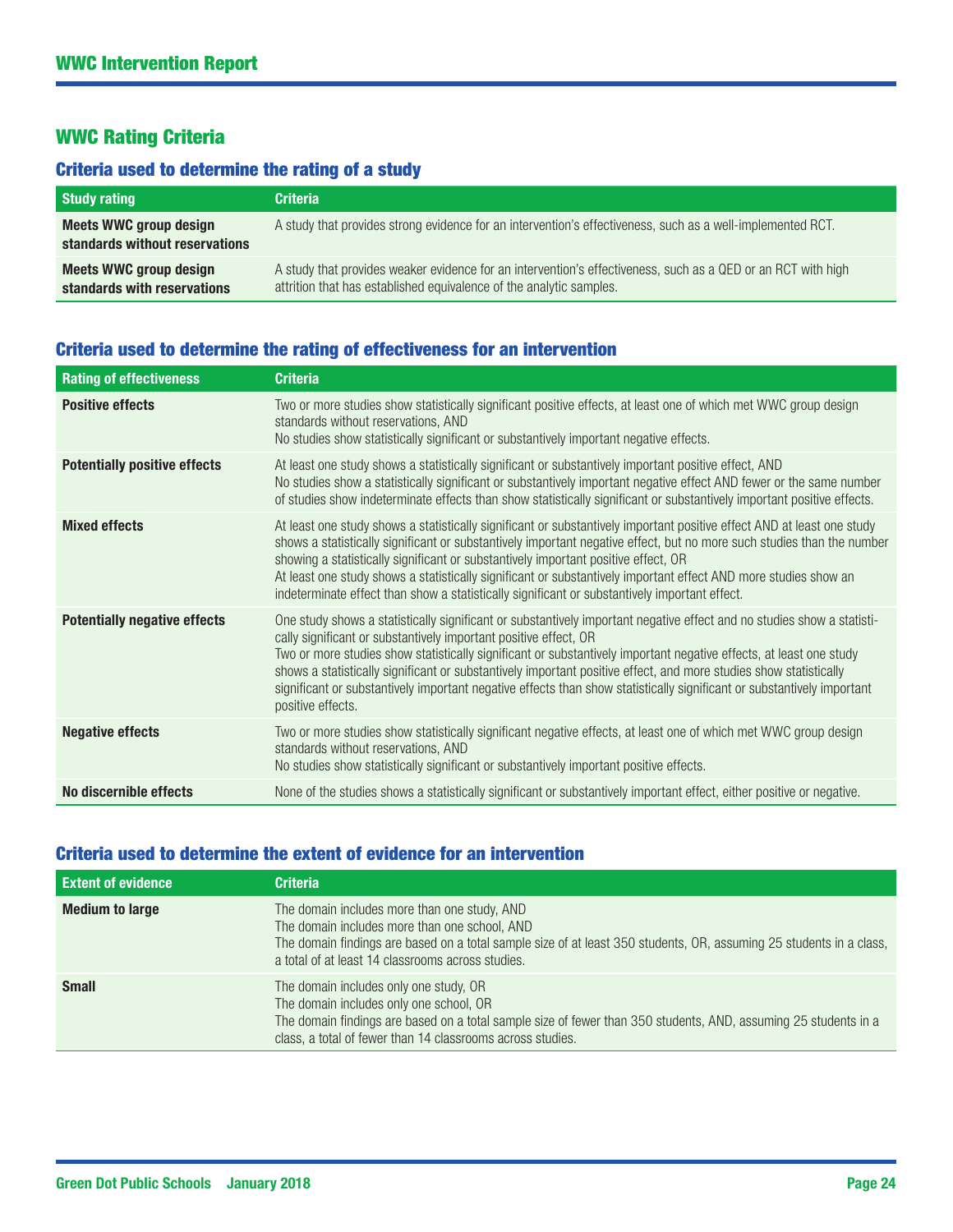#### Glossary of Terms

**Attrition** Attrition occurs when an outcome variable is not available for all subjects initially assigned to the intervention and comparison groups. If a randomized controlled trial (RCT) or regression discontinuity design (RDD) study has high levels of attrition, the validity of the study results can be called into question. An RCT with high attrition cannot receive the highest rating of *Meets WWC Group Design Standards without Reservations*, but can receive a rating of *Meets WWC Group Design Standards with Reservations* if it establishes baseline equivalence of the analytic sample. Similarly, the highest rating an RDD with high attrition can receive is *Meets WWC RDD Standards with Reservations*.

> For single-case design research, attrition occurs when an individual fails to complete all required phases or data points in an experiment, or when the case is a group and individuals leave the group. If a single-case design does not meet minimum requirements for phases and data points within phases, the study cannot receive the highest rating of *Meets WWC Pilot Single-Case Design Standards without Reservations*.

- **Baseline** A point in time before the intervention was implemented in group design research and in regression discontinuity design studies. When a study is required to satisfy the baseline equivalence requirement, it must be done with characteristics of the analytic sample at baseline. In a single-case design experiment, the baseline condition is a period during which participants are not receiving the intervention.
- **Clustering Adjustment** An adjustment to the statistical significance of a finding when the units of assignment and analysis differ. When random assignment is carried out at the cluster level, outcomes for individual units within the same clusters may be correlated. When the analysis is conducted at the individual level rather than the cluster level, there is a mismatch between the unit of assignment and the unit of analysis, and this correlation must be accounted for when assessing the statistical significance of an impact estimate. If the correlation is not accounted for in a mismatched analysis, the study may be too likely to report statistically significant findings. To fairly assess an intervention's effects, in cases where study authors have not corrected for the clustering, the WWC applies an adjustment for clustering when reporting statistical significance.
	- **Confounding factor** A confounding factor is a component of a study that is completely aligned with one of the study conditions, making it impossible to separate how much of the observed effect was due to the intervention and how much was due to the factor.
		- **Design** The method by which intervention and comparison groups are assigned (group design and regression discontinuity design) or the method by which an outcome measure is assessed repeatedly within and across different phases that are defined by the presence or absence of an intervention (single-case design). Designs eligible for WWC review are randomized controlled trials, quasi-experimental designs, regression discontinuity designs, and singlecase designs.
		- **Effect size** The effect size is a measure of the magnitude of an effect. The WWC uses a standardized measure to facilitate comparisons across studies and outcomes.
		- **Eligibility** A study is eligible for review and inclusion in this report if it falls within the scope of the review protocol and uses either an experimental or matched comparison group design.
		- **Equivalence** A demonstration that the analytic sample groups are similar on observed characteristics defined in the review area protocol.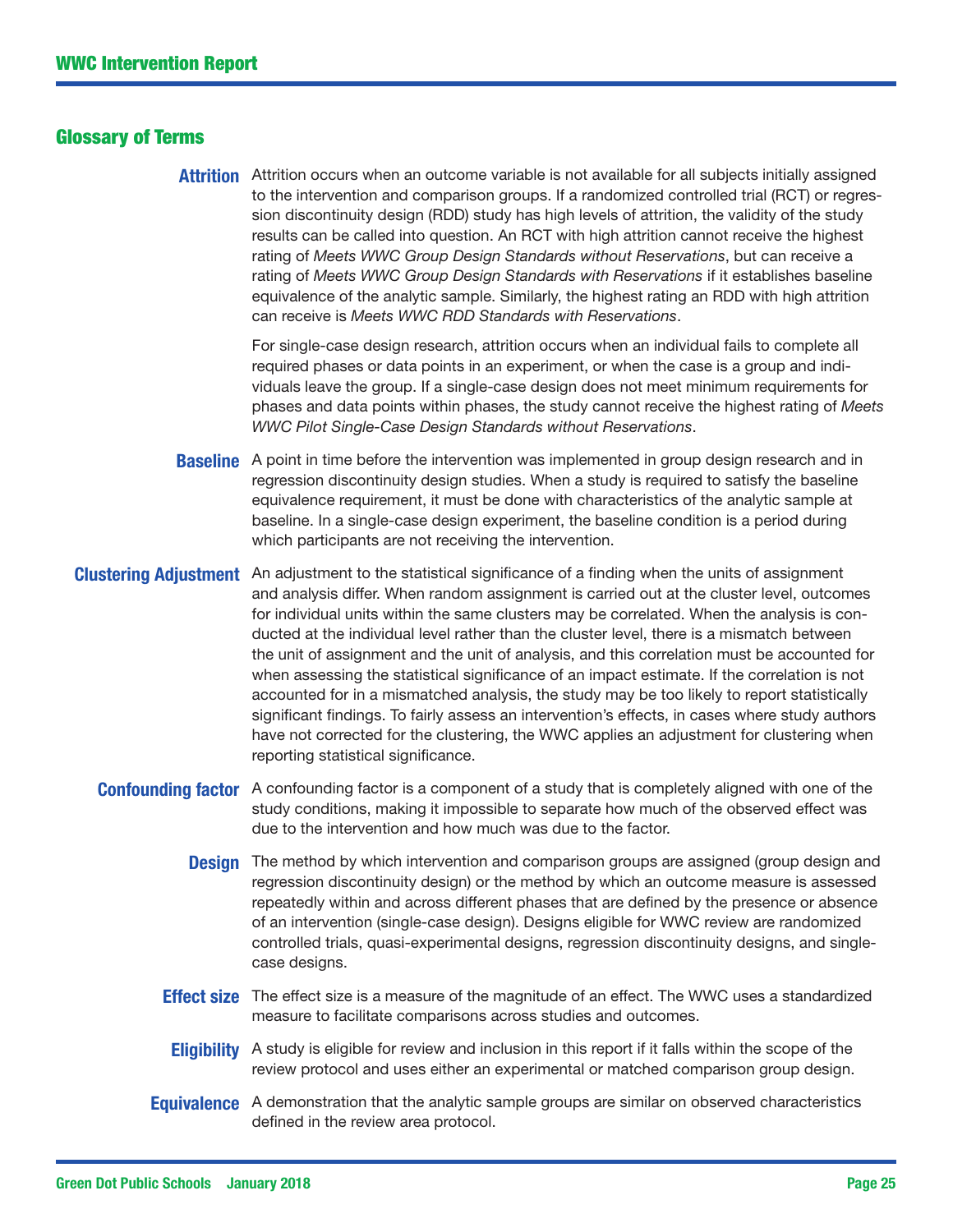#### Glossary of Terms

- **Extent of evidence** An indication of how much evidence from group design studies supports the findings in an intervention report. The extent of evidence categorization for intervention reports focuses on the number and sizes of studies of the intervention in order to give an indication of how broadly findings may be applied to different settings. There are two extent of evidence categories: small and medium to large.
	- small: includes only one study, or one school, or findings based on a total sample size of less than 350 students and 14 classrooms (assuming 25 students in a class)
	- medium to large: includes more than one study, more than one school, and findings based on a total sample of at least 350 students or 14 classrooms
	- Gain scores The result of subtracting the pretest from the posttest for each individual in the sample. Some studies analyze gain scores instead of the unadjusted outcome measure as a method of accounting for the baseline measure when estimating the effect of an intervention. The WWC reviews and reports findings from analyses of gain scores, but gain scores do not satisfy the WWC's requirement for a statistical adjustment under the baseline equivalence requirement. This means that a study that must satisfy the baseline equivalence requirement and has baseline differences between 0.05 and 0.25 standard deviations *Does Not Meet WWC Group Design Standards* if the study's only adjustment for the baseline measure was in the construction of the gain score.
	- **Group design** A study design in which outcomes for a group receiving an intervention are compared to those for a group not receiving the intervention. Comparison group designs eligible for WWC review are randomized controlled trials and quasi-experimental designs.
- **Improvement index** Along a percentile distribution of individuals, the improvement index represents the gain or loss of the average individual due to the intervention. As the average individual starts at the 50th percentile, the measure ranges from –50 to +50.
	- **Intervention** An educational program, product, practice, or policy aimed at improving student outcomes.
- **Intervention report** A summary of the findings of the highest-quality research on a given program, product, practice, or policy in education. The WWC searches for all research studies on an intervention, reviews each against design standards, and summarizes the findings of those that meet WWC design standards.
- Multiple comparison An adjustment to the statistical significance of results to account for multiple comparisons adjustment in a group design study. The WWC uses the Benjamini-Hochberg (BH) correction to adjust the statistical significance of results within an outcome domain when study authors perform multiple hypothesis tests without adjusting the *p*-value. The BH correction is used in three types of situations: studies that tested multiple outcome measures in the same outcome domain with a single comparison group; studies that tested a given outcome measure with multiple comparison groups; and studies that tested multiple outcome measures in the same outcome domain with multiple comparison groups. Because repeated tests of highly correlated constructs will lead to a greater likelihood of mistakenly concluding that the impact was different from zero, in all three situations, the WWC uses the BH correction to reduce the possibility of making this error. The WWC makes separate adjustments for primary and secondary findings.

Please see the [WWC Procedures and Standards Handbook \(version 3.0](https://ies.ed.gov/ncee/wwc/DocumentSum.aspx?sid=19)) for additional details.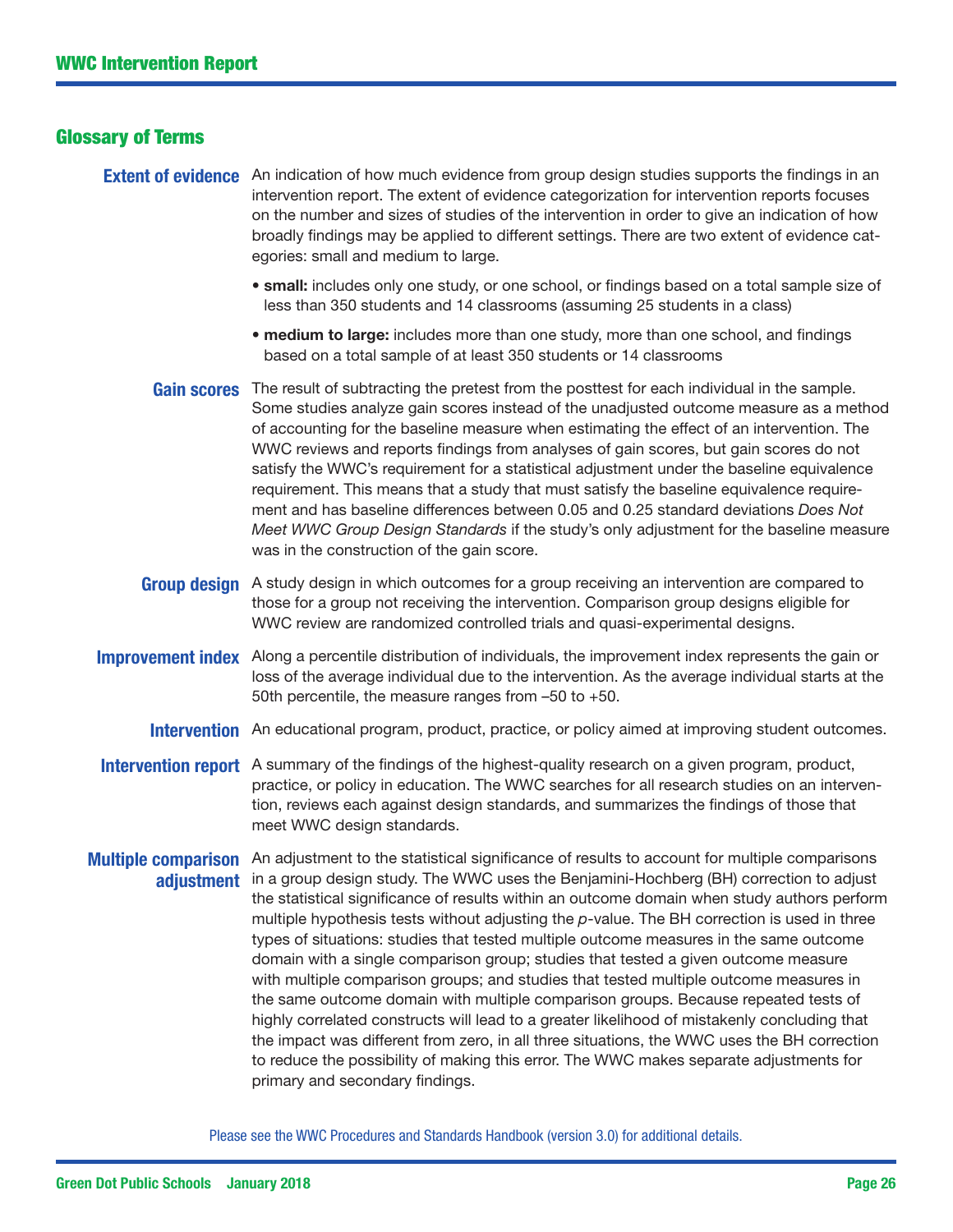| <b>Glossary of Terms</b>                           |                                                                                                                                                                                                                                                                                                                                                                                                                                                                                                                                                       |
|----------------------------------------------------|-------------------------------------------------------------------------------------------------------------------------------------------------------------------------------------------------------------------------------------------------------------------------------------------------------------------------------------------------------------------------------------------------------------------------------------------------------------------------------------------------------------------------------------------------------|
|                                                    | <b>Outcome domain</b> A group of closely-related outcomes. A domain is the organizing construct for a set of<br>related outcomes through which studies claim effectiveness.                                                                                                                                                                                                                                                                                                                                                                           |
| design (QED)                                       | <b>Quasi-experimental</b> A quasi-experimental design (QED) is a research design in which study participants are<br>assigned to intervention and comparison groups through a process that is not random.                                                                                                                                                                                                                                                                                                                                              |
| <b>Randomized controlled</b><br>trial (RCT)        | A randomized controlled trial (RCT) is an experiment in which eligible study participants are<br>randomly assigned to intervention and comparison groups.                                                                                                                                                                                                                                                                                                                                                                                             |
| <b>Rating of effectiveness</b>                     | For group design research, the WWC rates the effectiveness of an intervention in each<br>domain based on the quality of the research design and the magnitude, statistical signifi-<br>cance, and consistency in findings. For single-case design research, the WWC rates the<br>effectiveness of an intervention in each domain based on the quality of the research design<br>and the consistency of demonstrated effects. The criteria for the ratings of effectiveness are<br>given in the WWC Rating Criteria on p. 24.                          |
| <b>Regression</b><br>discontinuity design<br>(RDD) | A design in which groups are created using a continuous scoring rule. For example, stu-<br>dents may be assigned to a summer school program if they score below a preset point on a<br>standardized test, or schools may be awarded a grant based on their score on an applica-<br>tion. A regression line or curve is estimated for the intervention group and similarly for the<br>comparison group, and an effect occurs if there is a discontinuity in the two regression lines<br>at the cutoff.                                                 |
|                                                    | Single-case design A research approach in which an outcome variable is measured repeatedly within and<br>across different conditions that are defined by the presence or absence of an intervention.                                                                                                                                                                                                                                                                                                                                                  |
|                                                    | <b>Standard deviation</b> The standard deviation of a measure shows how much variation exists across observations<br>in the sample. A low standard deviation indicates that the observations in the sample tend<br>to be very close to the mean; a high standard deviation indicates that the observations in<br>the sample tend to be spread out over a large range of values.                                                                                                                                                                       |
|                                                    | Statistical significance Statistical significance is the probability that the difference between groups is a result of<br>chance rather than a real difference between the groups. The WWC labels a finding statisti-<br>cally significant if the likelihood that the difference is due to chance is less than 5% ( $p < .05$ ).                                                                                                                                                                                                                      |
|                                                    | Study rating The result of the WWC assessment of a study. The rating is based on the strength of the<br>evidence of the effectiveness of the educational intervention. Studies are given a rating of<br>Meets WWC Design Standards without Reservations, Meets WWC Design Standards with<br>Reservations, or Does Not Meet WWC Design Standards, based on the assessment of the<br>study against the appropriate design standards. The WWC has design standards for group<br>design, single-case design, and regression discontinuity design studies. |
|                                                    | Substantively important A substantively important finding is one that has an effect size of 0.25 or greater, regardless<br>of statistical significance.                                                                                                                                                                                                                                                                                                                                                                                               |
|                                                    | Systematic review A review of existing literature on a topic that is identified and reviewed using explicit meth-<br>ods. A WWC systematic review has five steps: 1) developing a review protocol; 2) searching<br>the literature; 3) reviewing studies, including screening studies for eligibility, reviewing the<br>methodological quality of each study, and reporting on high quality studies and their find-<br>ings; 4) combining findings within and across studies; and, 5) summarizing the review.                                          |

Please see the [WWC Procedures and Standards Handbook \(version 3.0](https://ies.ed.gov/ncee/wwc/DocumentSum.aspx?sid=19)) for additional details.